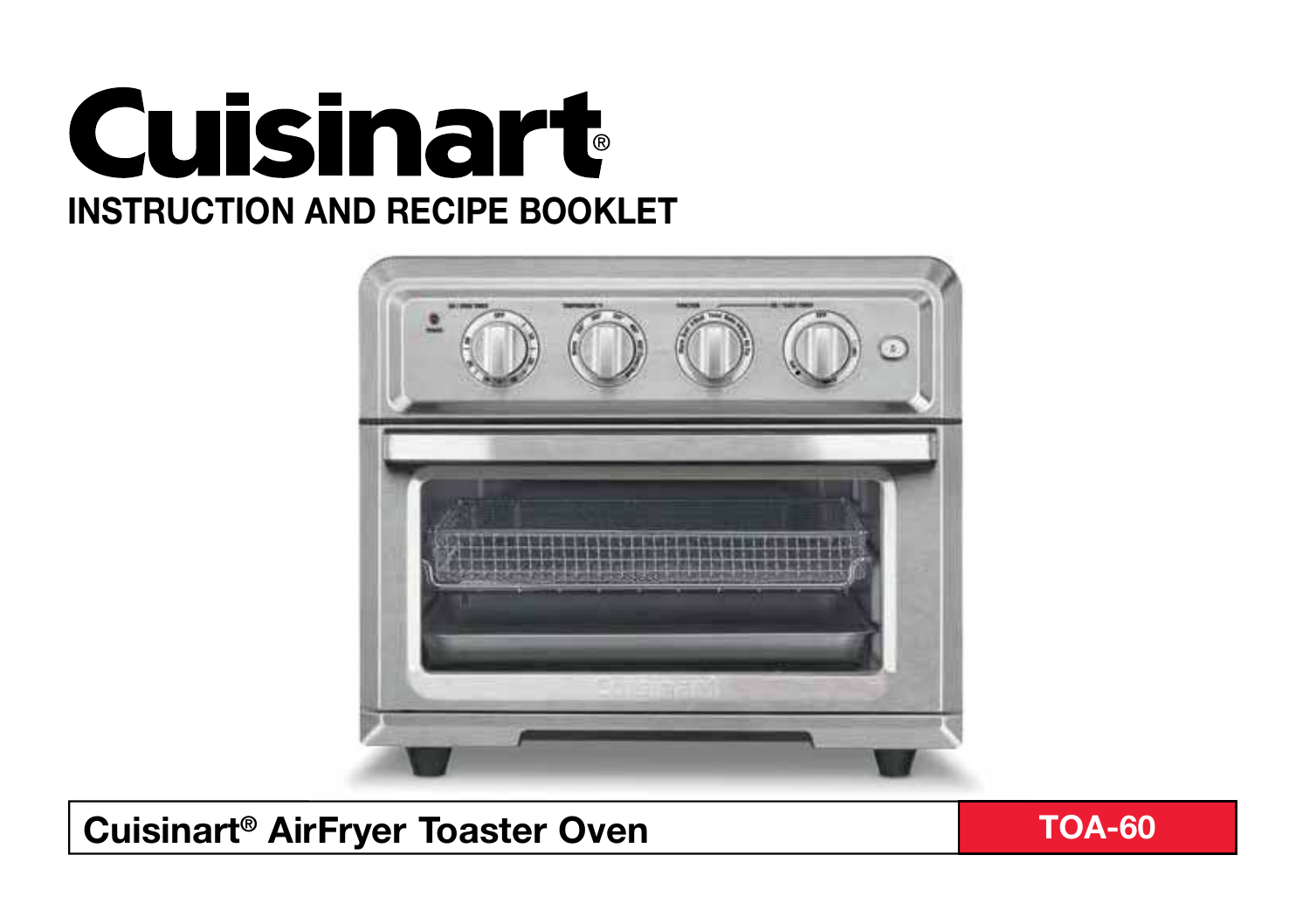# **CONTENTS**

# **IMPORTANT SAFEGUARDS**

When using an electrical appliance, basic safety precautions should always be followed, including the following:

- 1. **Read all instructions.**
- 2. **UNPLUG FROM OUTLET WHEN NOT IN USE AND BEFORE CLEANING. Allow to cool before cleaning or handling, putting on or taking off parts.**
- 3. Do not touch hot surfaces. Use handles, or knobs.
- To protect against electrical shock, do not place any part of the AirFryer Toaster Oven in water or other liquids. See instructions for cleaning.
- 5. This appliance should not be used by or near children or individuals with certain disabilities.
- 6. Do not operate any appliance with a damaged cord or plug, or after the appliance has malfunctioned or has been dropped or damaged in any way or is not operating properly. Return the AirFryer Toaster Oven to the store or retailer where purchased for examination or repair, or adjustment.
- 7. The use of accessory attachments not recommended by Cuisinart may cause injury.
- 8. Do not use outdoors.
- 9. Do not let cord hang over the edge of the table or countertop, where it could be pulled on inadvertently by children or pets, or touch hot surfaces, which could damage the cord.
- 10. Do not place AirFryer Toaster Oven on or near a hot gas or electric burner or in a heated oven.
- 11. Do not use this AirFryer Toaster Oven for anything other than its intended purpose.
- 12. Extreme caution should be exercised when using containers constructed of materials other than metal or glass in the oven.
- 13. To avoid burns, use extreme caution when removing AirFryer Toaster Oven accessories or disposing of hot grease.
- 14 **When not in use, always unplug the unit.** Do not store any materials other than manufacturer's recommended oven proof accessories in this AirFryer Toaster Oven.
- 15. Do not place any of the following materials in the AirFryer Toaster Oven: paper, cardboard, plastic and similar products.
- 16. Do not cover Crumb Tray or any part of the oven with metal foil. This will cause overheating of the oven.
- 17. Oversize foods, metal foil packages and utensils must not be inserted in the AirFryer Toaster Oven, as they may involve a risk of fire or electric shock.
- 18. A fire may occur if the AirFryer Toaster Oven is covered or touching flammable materials such as curtains, draperies or walls, when in operation. Do not store any items on top of the appliance when in operation. Do not operate under wall cabinets.
- 19. Do not clean with metal scouring pads. Pieces can break off the pad and touch electrical parts, involving a risk of electric shock.
- 20. Do not attempt to dislodge food when the AirFryer Toaster Oven is plugged into electrical outlet.
- 21. **Warning:** To avoid possibility of fire, NEVER leave AirFryer Toaster Oven unattended during use.
- 22. Use recommended temperature settings for all cooking/baking, roasting and AirFrying.
- 23. Do not rest cooking utensils or baking dishes on glass door.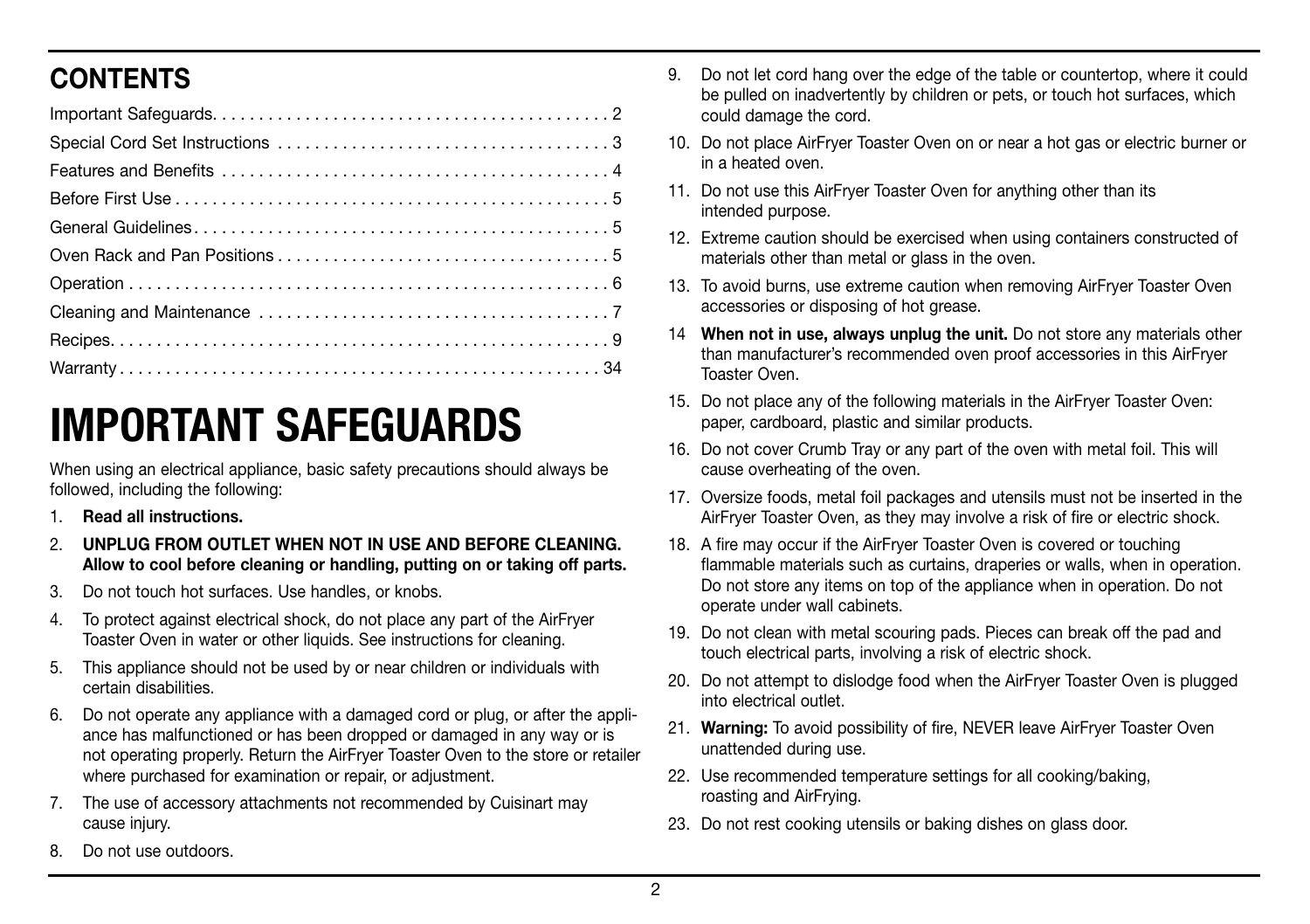- 24. Turn the ON/Oven Timer and the ON/Toaster Timer dials to the OFF position to turn off the AirFryer Toaster Oven.
- 25. Do not operate your appliance in an appliance garage or under a wall cabinet. When storing in an appliance garage, always unplug the unit from the electrical outlet. Not doing so could create a risk of fire, especially if the appliance touches the walls of the garage or the door touches the unit as it closes.
- 26. Extreme caution must be used when moving an appliance containing hot oil or other hot liquids.
- 27. To disconnect, turn any control to "off", then remove plug from wall outlet.
- 28. A fire may occur if the AirFryer Toaster Oven is covered or touching flammable material, including curtains, draperies, walls, and the like, when in operation. Do not store any item on top of the appliance when in operation.

# **SAVE THESE INSTRUCTIONS**

**Please read and keep these instructions handy. These instructions will help you use your Cuisinart® AirFryer Toaster Oven to its fullest so that you will achieve consistent, professional results.**

# **SPECIAL CORD SET INSTRUCTIONS**

A short power-supply cord is provided to reduce the risks resulting from becoming entangled in or tripping over a longer cord.

Extension cords are available and may be used if care is exercised in their use.

If an extension cord is used, the marked electrical rating of the extension cord must be at least as great as the electrical rating of the appliance, and the longer cord should be arranged so that it will not drape over the countertop or tabletop, where it can be tripped over unintentionally or pulled on by children.

#### **NOTICE**

This appliance has a polarized plug (one blade is wider than the other). As a safety feature, this plug will fit in a polarized outlet only one way. If the plug does not fit fully in the outlet, reverse the plug. If it still does not fit, contact a qualified electrician. Do not attempt to defeat this safety feature.

# **FOR HOUSEHOLD USE ONLY NOT INTENDED FOR COMMERCIAL USE**

#### 3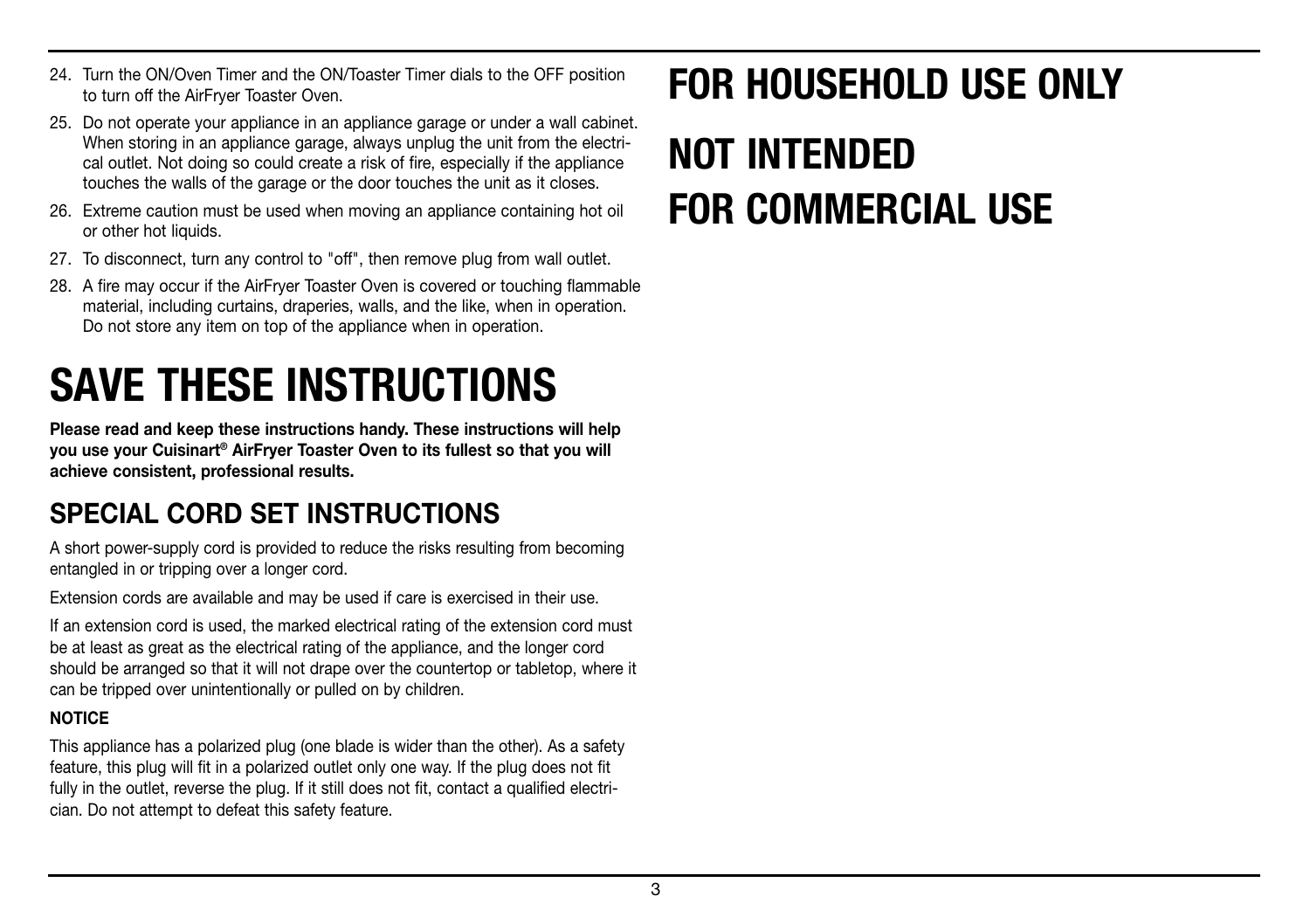# **FEATURES AND BENEFITS**

#### **1. Power On Light**

Indicator light will turn on and remain lit when oven is in use.

#### **2. ON/Oven Timer Dial**

Use to set desired time for all functions except Toast function. Setting the oven timer powers the unit on and begins the cooking cycle. When the timer runs out, the unit will power off.

#### **3. Oven Temperature Dial**

Use to set desired temperature.

#### **4. Function Dial**

Use to select cooking method – Warm, Broil, Convection Broil (2), Toast, Bake, Convection Bake  $\bigoplus$ . AirFry.

#### **5. ON/Toast Timer Dial**

Use to set desired toast shade from light to dark. Setting the Toast Timer powers the unit on and begins the toasting cycle. When cycle is complete, the unit will power off.

#### **6. Light Button**

Push the button to turn on the interior oven light. Please note that this oven has a bulb-saver feature that allows the light to work only while the oven is in use. The light will not work if the power is off.

#### **7. Easy Clean Interior**

The sides of the oven are coated, providing an easy-to-clean surface.

#### **8. Safety Auto Off Door Switch**

This oven comes equipped with a Safety Auto Off switch that cuts off power to the unit when the oven door is opened. Please make sure to keep the oven door closed during cooking/AirFrying.

#### **9. Pull-Out Crumb Tray**

The crumb tray comes already positioned in your oven. The crumb tray slides out from the bottom front of the AirFryer Toaster Oven for easy cleaning.

#### **10. AirFryer Basket**

Use the AirFryer Basket in conjunction with the AirFry function to optimize your cooking results. The AirFryer Basket should always be used nested in the baking pan.

#### **11. Oven Rack**

Can be used in two positions: Position 1 (bottom), Position 2 (top). Position 2 has a 50% stop feature so the rack stops halfway out of the oven. The oven rack can be removed from Position 2 by lifting the front of the rack and sliding it out.

#### **12. Baking Pan/Drip Tray**

A Baking Pan/Drip Tray is included for your convenience. Use alone when baking or roasting. Use Baking Pan with the AirFryer Basket when AirFrying.

#### **13. Cord Storage (rear, not shown)**

Takes up excess cord and keeps countertop neat.

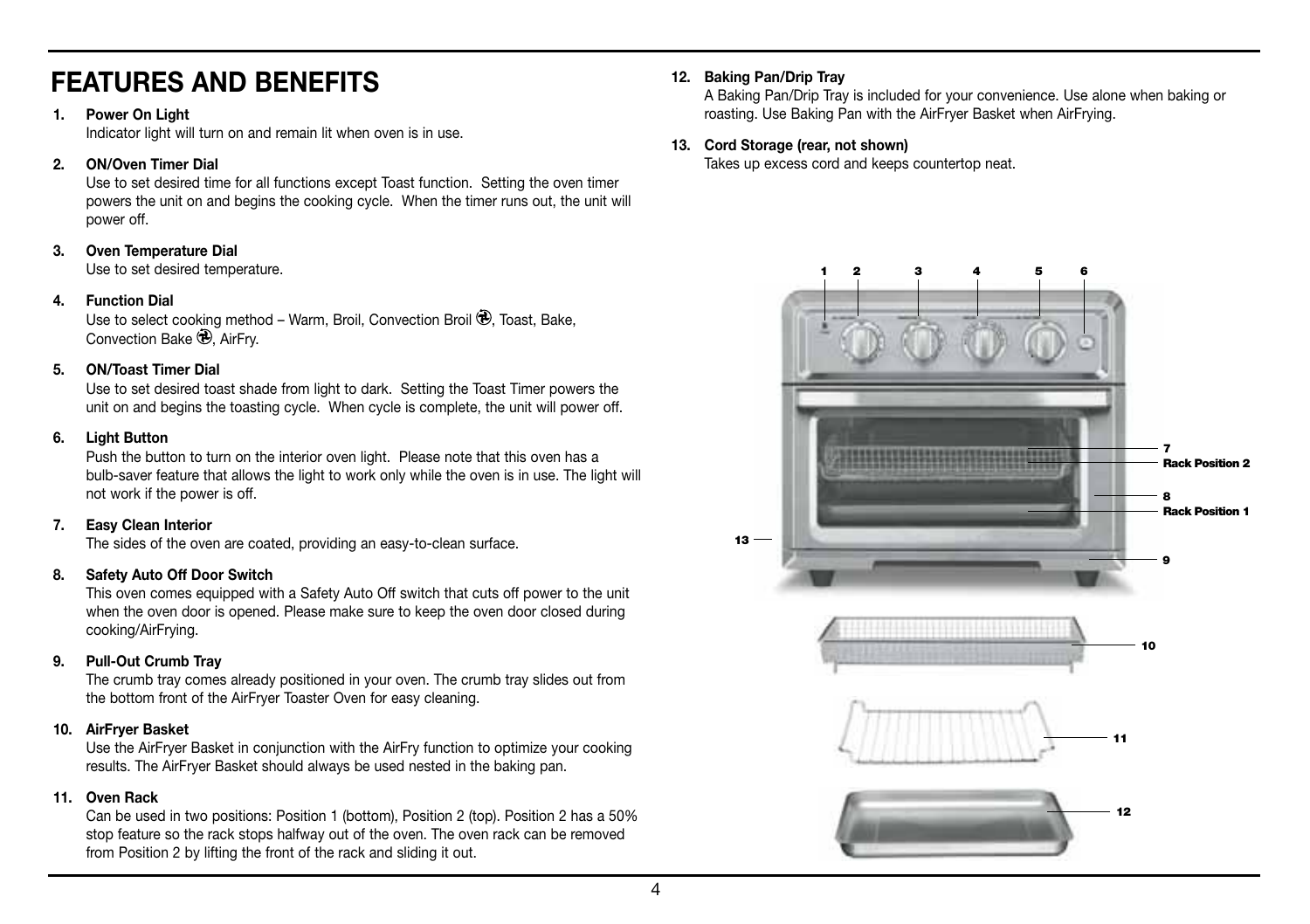# **BEFORE FIRST USE**

Place your AirFryer Toaster Oven on a flat surface.

Before using your AirFryer Toaster Oven, move it 2 to 4 inches away from the wall or from any objects on the countertop. Do not use on heat-sensitive surfaces.

#### **OBJECTS SHOULD NOT BE STORED ON THE TOP OF THE OVEN. IF THEY ARE, REMOVE ALL OBJECTS BEFORE YOU TURN ON YOUR OVEN. THE EXTERIOR WALLS GET VERY HOT WHEN IN USE. KEEP OUT OF REACH OF CHILDREN.**

# **GENERAL GUIDELINES**

**AirFry:** This function is used to AirFry meals as a healthy alternative to deep frying in oil. The AirFry function uses a combination of hot air, high blower velocity and 4 upper heating elements to prepare a variety of meals that are both delicious and healthier than traditional frying.

Use the provided Baking Pan and AirFryer Basket when using the AirFry function.

Place the AirFryer Basket onto the Baking Pan. Use Rack Position 2 for AirFrying.

**Bake:** This function can be used as you would normally use your kitchen oven for roasting meats, including chicken, or for delicate baked goods like cakes and custards.

Use the provided Baking Pan for making fresh pizza. When baking frozen pizza, place directly on the Oven Rack.

**Convection Bake:** Convection baking uses a fan to circulate heated air around food as it cooks. Use this function for baked goods that require even browning like scones, cookies, pastry and bread.

Most baking recipes recommend reducing temperatures by 25 degrees when using the convection feature. Always check doneness 10 minutes before suggested end of cooking time.

**Broiling:** Broiling function can be used for beef, chicken, pork, fish and more. It also can be used to top-brown casseroles and gratins. Convection Broil is best for meats and fish, while traditional broil should be reserved for top browning. **Caution:** Aluminum foil is not recommended for covering the AirFryer Toaster Oven accessories. If covered, the foil prevents the fat from dripping into the drip tray. Grease will accumulate on the foil surface and may catch fire. If you choose to use

foil to cover the Baking Pan/Drip Tray, be sure foil is cut to neatly fit into the pan and does not touch the wall or heating elements.

**Toasting:** Always have the Oven Rack in Position 2, as indicated in the diagram below, for even toasting. Always position your item/items in the middle of the rack.

#### **WARNING: Placing the Oven Rack in Position 1 or 2 with the rack upward while toasting may result in a fire. Refer to rack position diagram for proper use.**

**Turning off the AirFryer Toaster Oven:** Turn BOTH the ON/Oven Timer and the ON/Toast Timer dials to the OFF position. The power on light will turn off.

# **OVEN RACK AND PAN POSITION DIAGRAMS**

Each recipe gives you step-by-step directions and will tell you where the Oven Rack and tray should be positioned for best results. Please refer to the diagrams below for oven rack positions.

## **POSITION 2 FOR BAKING**

**NOTE:** For chicken or other large items the pan or rack can be in Position 1.



#### **POSITION 1 FOR BAKING**



### **POSITION 2 FOR BROILING AND AIRFRYING**

### **POSITION 2 FOR TOASTING**

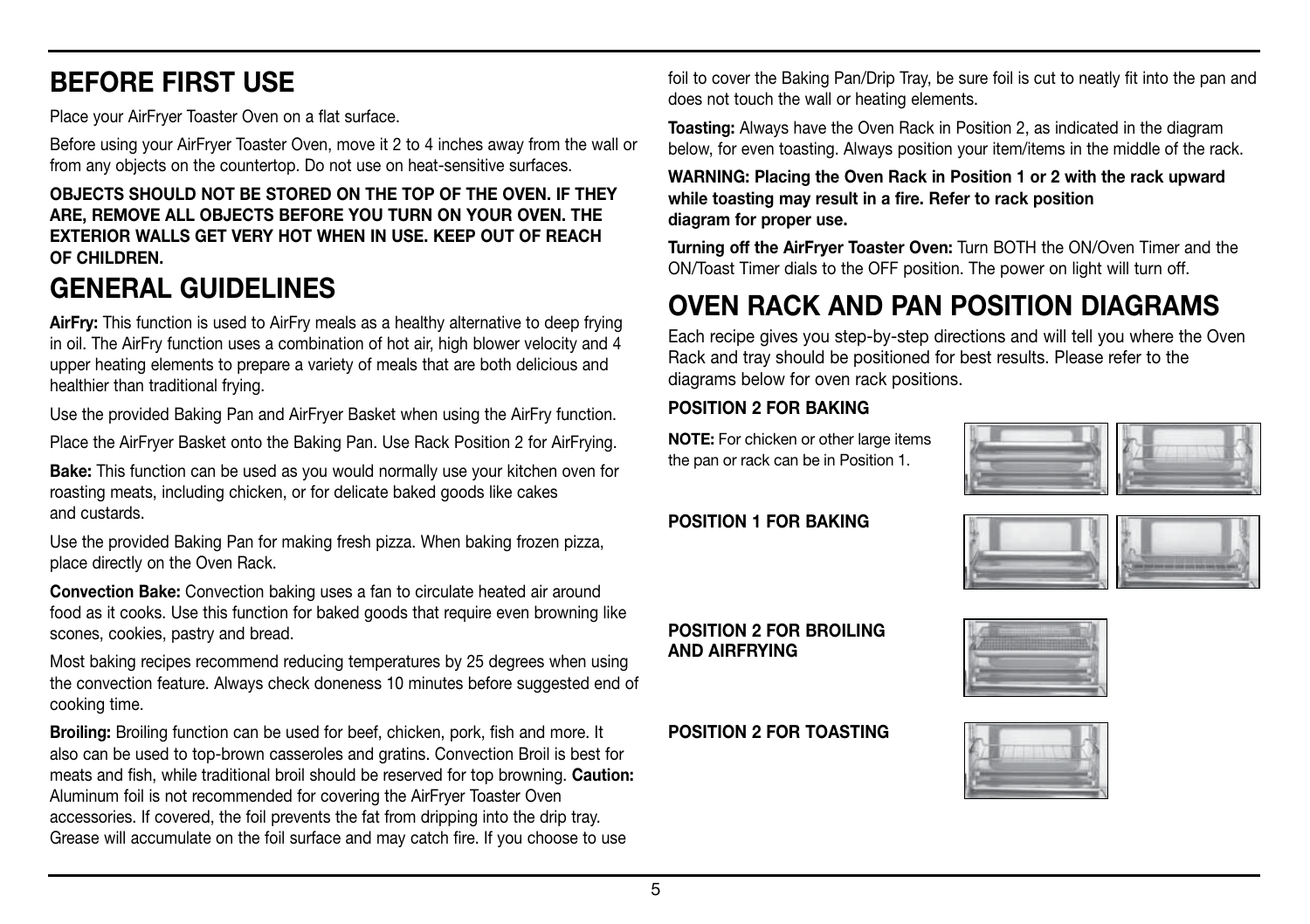# **OPERATION**

Unwind the power cord. Check that the Crumb Tray is in place and that there is nothing in the oven. Plug power cord into the wall outlet.

## **Broil or Convection Broil**

Place the AirFryer Basket on top of the Baking Pan to use to Broil in rack Position 2.

Set the Function Dial to either Broil or Convection Broil. Set Temperature Dial to Toast/Broil. Then turn the ON/Oven Timer dial to the desired cooking time to turn on the oven and begin broiling. The power light will illuminate. The timer will ring once when the cycle is complete and the oven will power off when the time expires.

To stop broiling, turn the ON/Oven Timer dial to the OFF position.

## **Broiling Tips:**

For best results, use the provided AirFryer Basket fitted inside the Baking Pan to broil.

Never use glass oven dishes to broil.

Be sure to keep an eye on food – items can get dark quickly while broiling.

## **Bake**

Fit provided Baking Pan or Oven Rack into either rack position.

Set the Function Dial to Bake. Set the Temperature Dial to desired temperature. Then turn the ON/Oven Timer dial to the desired cooking time to turn on the oven and begin baking (It is recommended to preheat oven for 5 minutes prior to baking. Incorporate this into the total baking time).

The power light will illuminate. The timer will ring once when the cycle is complete and the oven will power off when the time expires.

To stop baking, turn the ON/Oven Timer dial to the OFF position.

### **Baking Tips:**

Select Bake for more delicate baked goods like custards, cakes and eggs.

Most baked goods, as well as larger items, are baked in rack Position 1, while most egg dishes and custards should be baked in rack Position 2.

If making fresh pizza, place Baking Pan in oven in Position 1. If making frozen pizza, place pizza directly on the rack in Position 1. For chicken or other large items, the pan can be in Position 1.

To stop the Bake operation, turn the ON/Oven Timer dial to the OFF position.

## **Convection Bake**

Set the function to Convection Bake. Set the Temperature Dial to desired temperature. Then turn the ON/Oven Timer dial to the desired cooking time to start the oven and begin baking (It is recommended to preheat oven for 5 minutes prior to baking. Incorporate this into the total baking time).

The power light will turn on. The timer will ring once when the cycle is complete and the oven will power off when the time expires.

Place the pan in Position 2 for baking. For chicken or other large items, the pan can be in Position 1. To stop Convection Bake operation, turn the ON/Oven Timer dial to the OFF position.

## **Convection Baking Tips:**

Most baking recipes recommend reducing temperatures by 25 degrees when using the convection feature. Always check for doneness 10 minutes before end of suggested cooking time.

Select Convection Bake for most hearty baked goods that require even browning such as scones and pies, as well as roasts and poultry.

### **IMPORTANT**

All of our recipes have been tested in our test kitchen and are specially developed to work in the Cuisinart® AirFryer Toaster Oven.

## **Warm**

Fit provided Baking Pan or Oven Rack into rack Position 2.

Set the Temperature Dial to Warm. Set the Function Dial to Warm. Then turn the ON/ Oven Timer Dial to the desired warming time to start the oven and begin warming.

The power light will illuminate. The timer will ring once when the cycle is complete and the oven will power off when the time expires.

To stop warming, turn the ON/Oven Timer dial to the OFF position.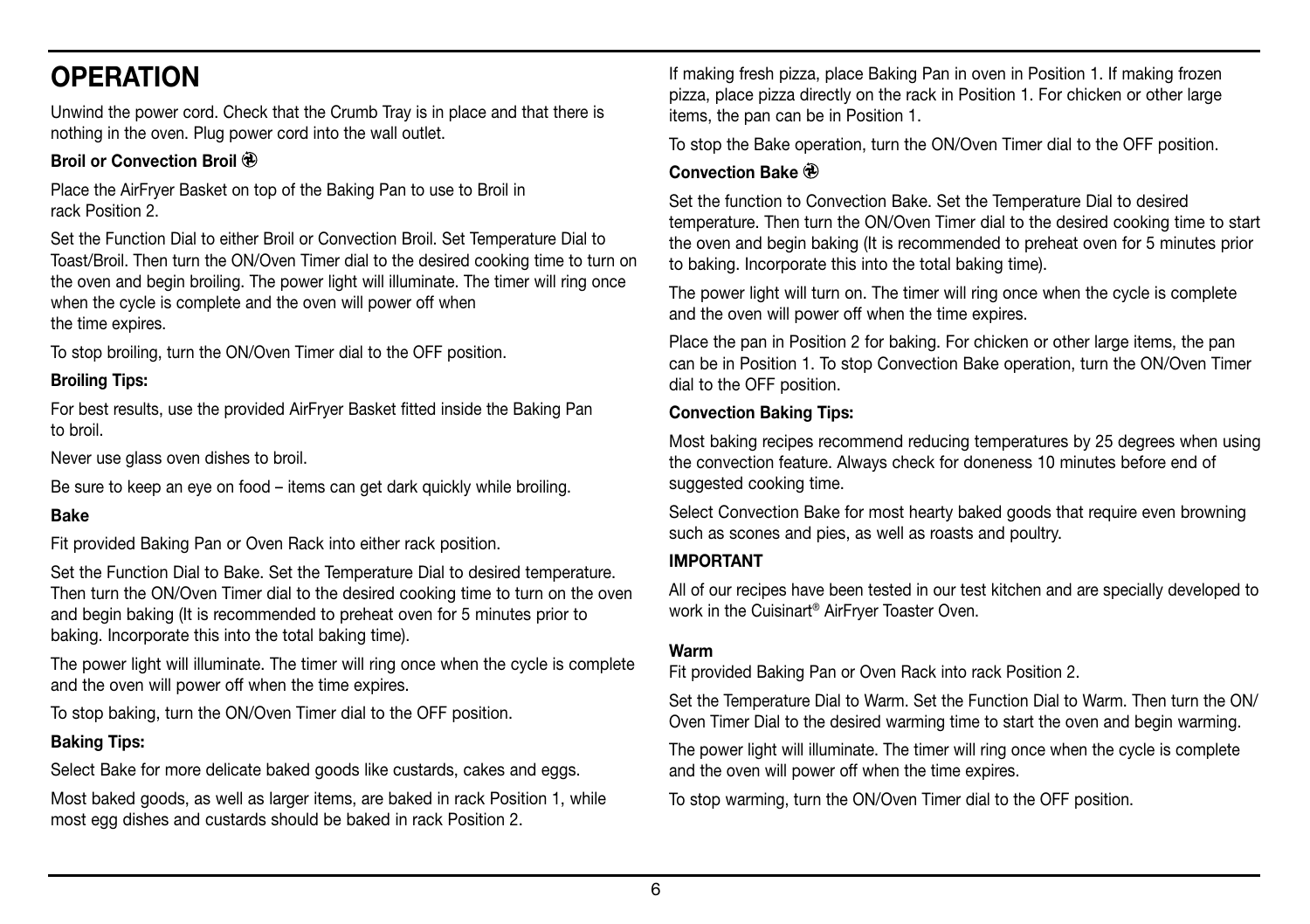#### **Toast**

Fit Oven Rack into Position 2. If toasting two items, center them in the middle of the Oven Rack. Four items should be evenly spaced – two in front, two in back. Six items should be evenly spaced – three in front, three in back.

Set the Function Dial to Toast. Set the Temperature Dial to Toast/Broil. Turn the ON/ Toast Timer Dial to desired shade setting from light to dark within the marked settings to turn on the oven and begin toasting.

The oven power light will illuminate. The timer will ring and turn off.

To stop toasting, turn the ON/Toast Timer dial to the OFF position.

#### **Important Notes on Toasting**

The Oven Rack must be in Position 2 as indicated in the diagram on page 5.

### **AirFry**

Place the AirFryer Basket onto the Baking Pan. AirFry in rack Position 2.

Set the Function Dial to AirFry. Set Temperature Dial to desired temperature. Then turn the ON/Oven Timer dial to the desired cooking time to turn on the oven and begin AirFrying.

The oven power light will illuminate. The timer will ring once when the cycle is complete and the oven will power off when the time expires.

To stop AirFrying, turn the ON/Oven Timer dial to the OFF position.

#### **AirFrying Tips:**

AirFrying is a healthy alternative to frying. Many foods that can be fried, can be AirFried without using excess amounts of oil. AirFried foods will taste lighter and less greasy than deep-fried foods.

Most oils can be used for AirFrying. Olive oil is preferred for a richer flavor. Vegetable, canola or grapeseed oil is recommended for a mild flavor.

Distribute oil evenly on food to achieve the crispiest and most golden results.

An assortment of coatings can be used for AirFry foods.

Some examples of different crumb mixtures include: breadcrumbs, seasoned breadcrumbs, panko breadcrumbs, corn flakes, potato chip crumbs, graham cracker crumbs, quinoa, various flours, etc.

Most foods do not need to be flipped during cooking, but larger items, like chicken cutlets, should be flipped halfway during cooking to ensure quick, even cooking and browning.

When AirFrying large quantities of food that crowd the pan, toss food halfway through cooking to ensure even cooking and coloring.

Use higher temperatures for foods that cook quickly, like bacon and chips, and lower temperatures for foods that take longer to cook like breaded chicken.

Foods will cook more evenly if they are cut to the same size.

Line the Baking Tray with aluminum foil for easy cleanup.

Please note that when most foods cook, they release water. When cooking large quantities for an extended period of time, condensation may build up, which could leave moisture on your countertop

# **CLEANING AND MAINTENANCE**

Always allow the oven to cool completely before cleaning.

Always unplug the oven from the electrical outlet.

Do not use abrasive cleaners, as they will damage the finish. Simply wipe the exterior with a clean, damp cloth and dry thoroughly. Apply the cleansing agent to a cloth, not directly onto the toaster oven, before cleaning.

To clean interior walls, use a damp cloth and a mild liquid soap solution or a spray solution on a sponge. Never use harsh abrasives or corrosive products. These could damage the oven surface. Never use steel wool pads, etc., on interior of oven.

#### **Oven Rack, Baking Pan, AirFryer Basket and Crumb Tray should be hand-washed in hot, sudsy water or use a nylon scouring pad or nylon brush. They are NOT dishwasher safe.**

After cooking greasy foods and after your oven has cooled, always clean top interior of oven. If this is done on a regular basis, your oven will perform like new. Removing the grease will help to keep toasting consistent, cycle after cycle.

To remove crumbs, slide out the Crumb Tray and discard crumbs. Wipe clean and replace. To remove baked-on grease, soak the tray in hot, sudsy water or use nonabrasive cleaners. Never operate the oven without the Crumb Tray in place.

Never wrap the cord around the outside of the oven. Use the cord storage cleats on the back of the oven.

Any other servicing should be performed by an authorized service representative.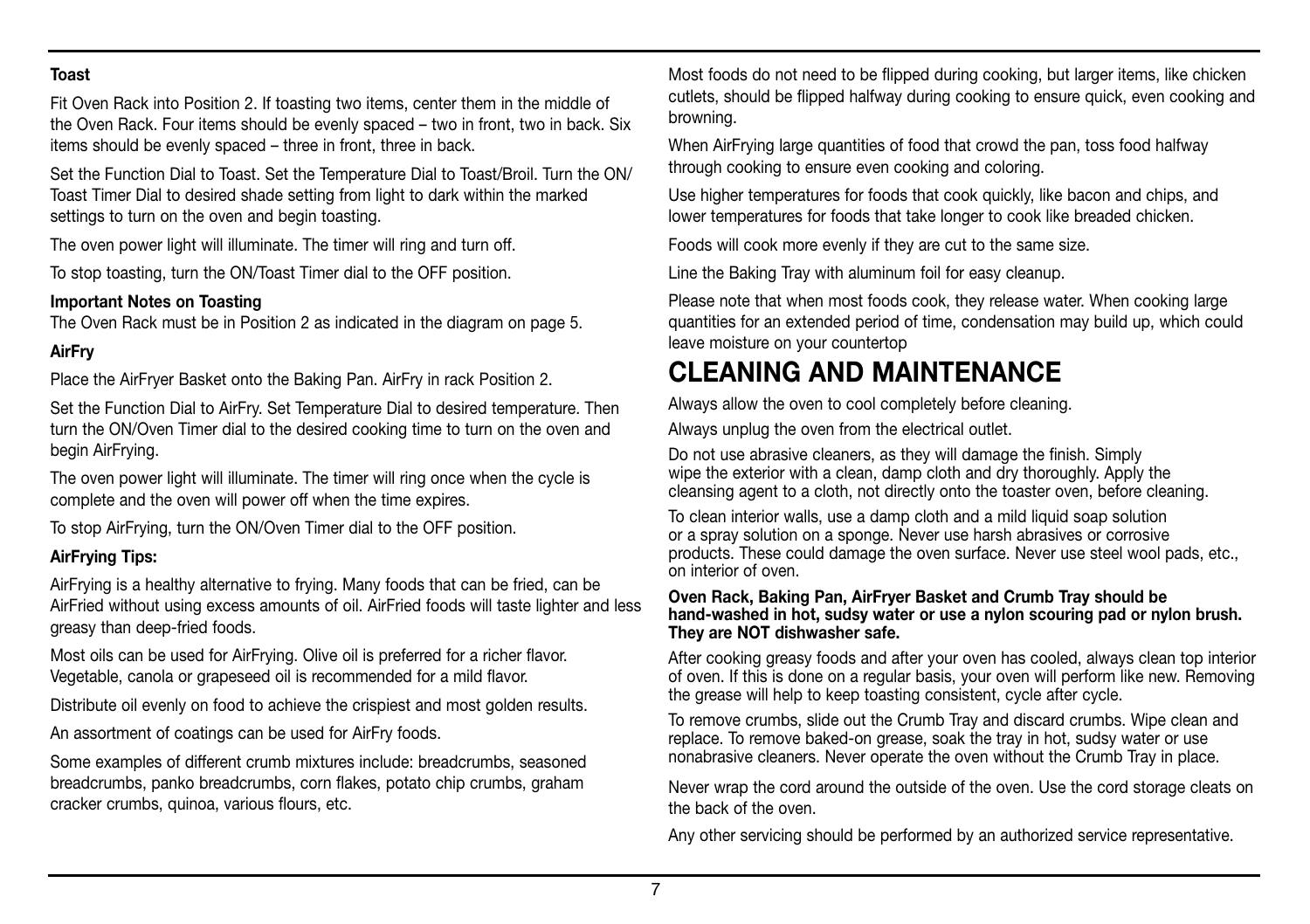# **AIRFRYER CHART**

The chart below lists the suggested cooking time and temperature for the maximum amount of food that can be air fried in the Cuisinart AirFryer Toaster Oven. When air frying maximum amounts, toss occasionally to ensure the crispiest, most even results.

Smaller amounts of food will require less amount of time. Use the oven light to periodically check foods in order to achieve your perfect results.

Distribute oil evenly on all food.

| Food                                                                 | <b>Max Amount</b>                                                                    | <b>Function</b> | <b>Temperature</b> | Time                                    |
|----------------------------------------------------------------------|--------------------------------------------------------------------------------------|-----------------|--------------------|-----------------------------------------|
| Bacon                                                                | 8 slices                                                                             | Air Fry         | 400°F              | 8 to 10 minutes                         |
| Chicken Wings                                                        | 2 pounds, about 20 wings                                                             | Air Fry         | 400°F              | 20 to 25 minutes                        |
| Frozen Appetizers, (e.g. mozzarella<br>sticks, popcorn shrimp, etc.) | 1 <sup>1</sup> / <sub>2</sub> pounds, about 28 frozen mozzarella sticks              | Air Fry         | $400^{\circ}$ F    | 5 to 7 minutes                          |
| Frozen Chicken Nuggets                                               | 1 pound, about 34 frozen chicken nuggets                                             | Air Fry         | 400°F              | 10 minutes                              |
| Frozen Fish Sticks                                                   | 12 ounces, about 20 frozen fish sticks                                               | Air Fry         | 400°F              | 8 minutes                               |
| <b>Frozen Fries</b>                                                  | 1 to 2 pounds                                                                        | Air Fry         | 450°F              | 15 to 25 minutes                        |
| <b>Frozen Steak Fries</b>                                            | 1 to 2 pounds                                                                        | Air Fry         | 450°F              | 15 to 25 minutes                        |
| Hand-Cut Fries                                                       | 2 pounds, about 3 medium potatoes, cut into 1/4-inch thick<br>pieces, about 4 inches | Air Fry         | 400°F              | 15 to 20 minutes                        |
| Hand-Cut Steak Fries                                                 | 2 pounds, about 3 medium-large potatoes, cut into eighths<br>lengthwise              | Air Fry         | 400°F              | 15 to 20 minutes                        |
| Shrimp                                                               | pound, about 16 extra-large shrimp                                                   | Air Fry         | $375^{\circ}$ F    | 8 to 10 minutes                         |
| Tortilla Chips                                                       | 6, 5-inch tortillas cut into fourths                                                 | Air Fry         | 400°F              | 5 to 6 minutes, toss<br>halfway through |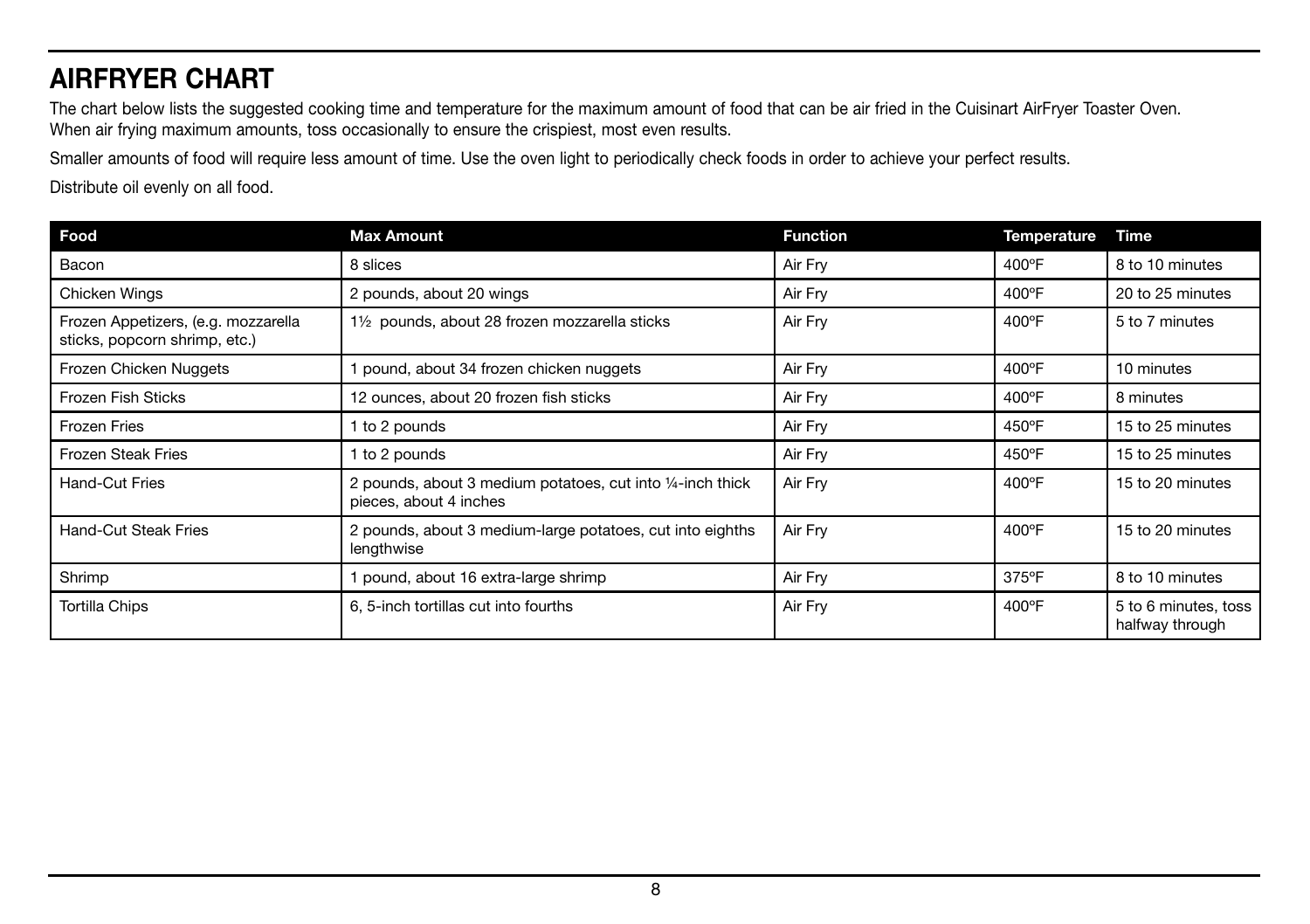# **WARRANTY LIMITED THREE-YEAR WARRANTY (U.S. AND CANADA ONLY)**

This warranty is available to consumers only. You are a consumer if you own a Cuisinart® AirFryer Toaster Oven that was purchased at retail for personal, family or household use. Except as otherwise required under applicable law, this warranty is not available to retailers or other commercial purchasers or owners. We warrant that your Cuisinart® AirFryer Toaster Oven will be free of defects in materials and workmanship under normal home use for 3 years from the date of original purchase.

We recommend that you visit our website, **www.cuisinart.com** for a fast, efficient way to complete your product registration. However, product registration does not eliminate the need for the consumer to maintain the original proof of purchase in order to obtain the warranty benefits. In the event that you do not have proof of purchase date, the purchase date for purposes of this warranty will be the date of manufacture.

## **CALIFORNIA RESIDENTS ONLY**

California law provides that for In-Warranty Service, California residents have the option of returning a nonconforming product (A) to the store where it was purchased or (B) to another retail store that sells Cuisinart products of the same type. The retail store shall then, according to its preference, either repair the product, refer the consumer to an independent repair facility, replace the product, or refund the purchase price less the amount directly attributable to the consumer's prior usage of the product. If neither of the above two options results in the appropriate relief to the consumer, the consumer may then take the product to an independent repair facility if service or repair can be economically accomplished. Cuisinart and not the consumer will be responsible for the reasonable cost of such service, repair, replacement, or refund of nonconforming products under warranty. California residents may also, according to their preference, return nonconforming products directly to Cuisinart for repair or, if necessary, replacement by calling our Consumer Service Center toll-free at 1-800-726-0190. Cuisinart will be responsible for the cost of the repair, replacement, and shipping and handling of such nonconforming products under warranty.

## **BEFORE RETURNING YOUR CUISINART PRODUCT**

If your Cuisinart® AirFryer Toaster Oven should prove to be defective within the warranty period, we will repair or, if we think necessary, replace it. To obtain warranty service, please call our Consumer Service Center toll-free at 1-800-726-0190 or write to: Cuisinart, 7475 North Glen Harbor Blvd., Glendale, AZ 85307. To facilitate the speed and accuracy of your return, enclose \$10.00 for shipping and handling. (California residents need only supply a proof of purchase and should call 1-800-726-0190 for shipping instructions.) Please be sure to include your return address, phone number, description of the product's defect, product serial number, and any other information pertinent to the return. Please pay by check or money order. **NOTE:** For added protection and secure handling of any Cuisinart product that is being returned, we recommend you use a traceable, insured delivery service. Cuisinart cannot be held responsible for in-transit damage or for packages that are not delivered to us. Lost and/or damaged products are not covered under warranty.

Your Cuisinart® AirFryer Toaster Oven has been manufactured to the strictest specifications and has been designed for use only with authorized accessories and replacement parts. This warranty expressly excludes any defects or damages caused by accessories, replacement parts or repair service other than those authorized by Cuisinart. This warranty does not cover any damage caused by accident, misuse, shipment or other than ordinary household use. This warranty excludes all incidental or consequential damages. Some states do not allow the exclusion or limitation of these damages, so these exclusions may not apply to you. You may also have other rights, which vary from state to state.

**Important:** If the nonconforming product is to be serviced by someone other than Cuisinart's Authorized Service Center, please remind the servicer to call our Consumer Service Center at 1-800-726-0190 to ensure that the problem is properly diagnosed, the product is serviced with the correct parts, and to ensure that the product is still under warranty.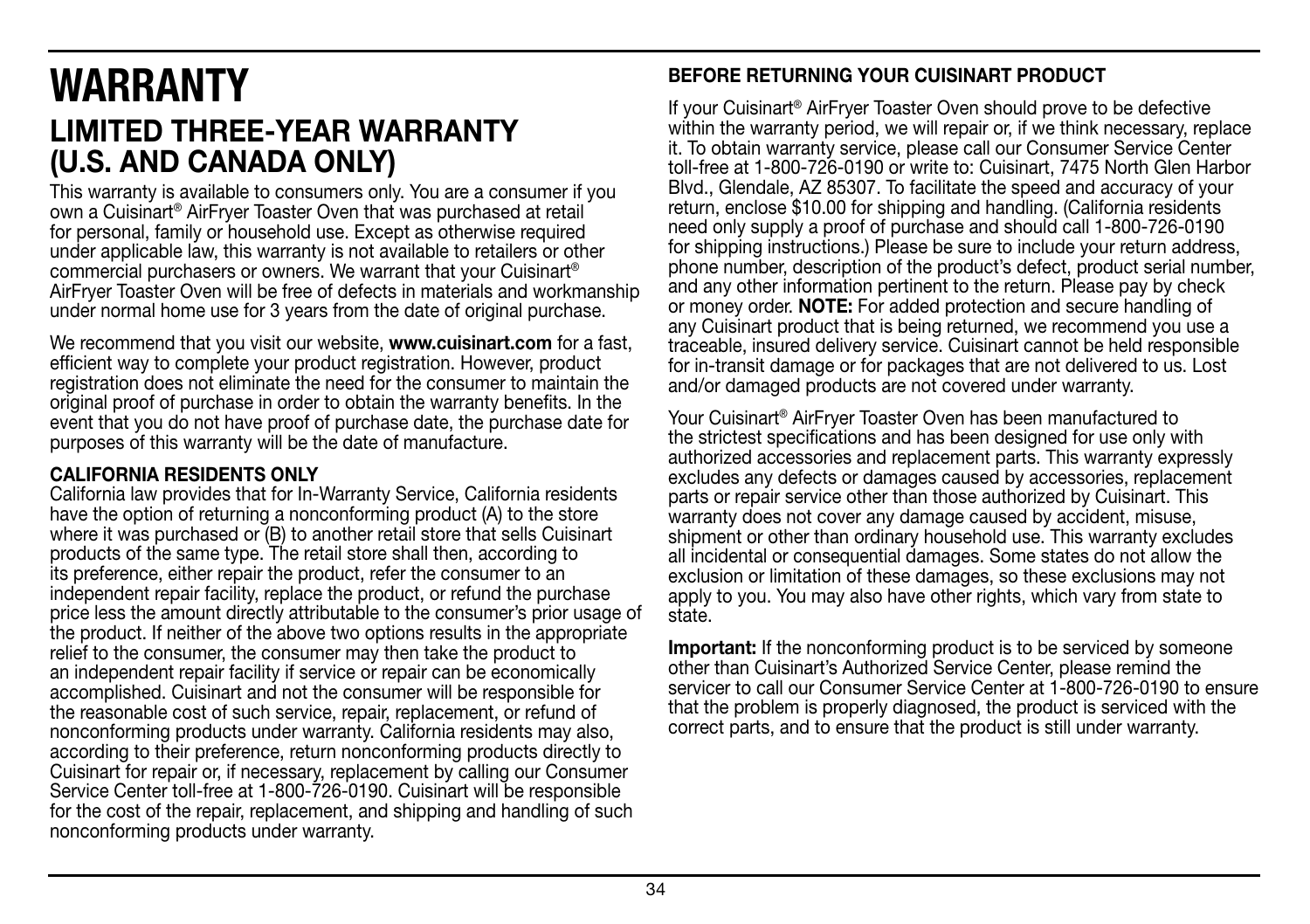| NOTES: |  |
|--------|--|
|        |  |
|        |  |
|        |  |
|        |  |
|        |  |
|        |  |
|        |  |
|        |  |
|        |  |
|        |  |
|        |  |
|        |  |
|        |  |
|        |  |
|        |  |
|        |  |
|        |  |
|        |  |
|        |  |
|        |  |
|        |  |
|        |  |
|        |  |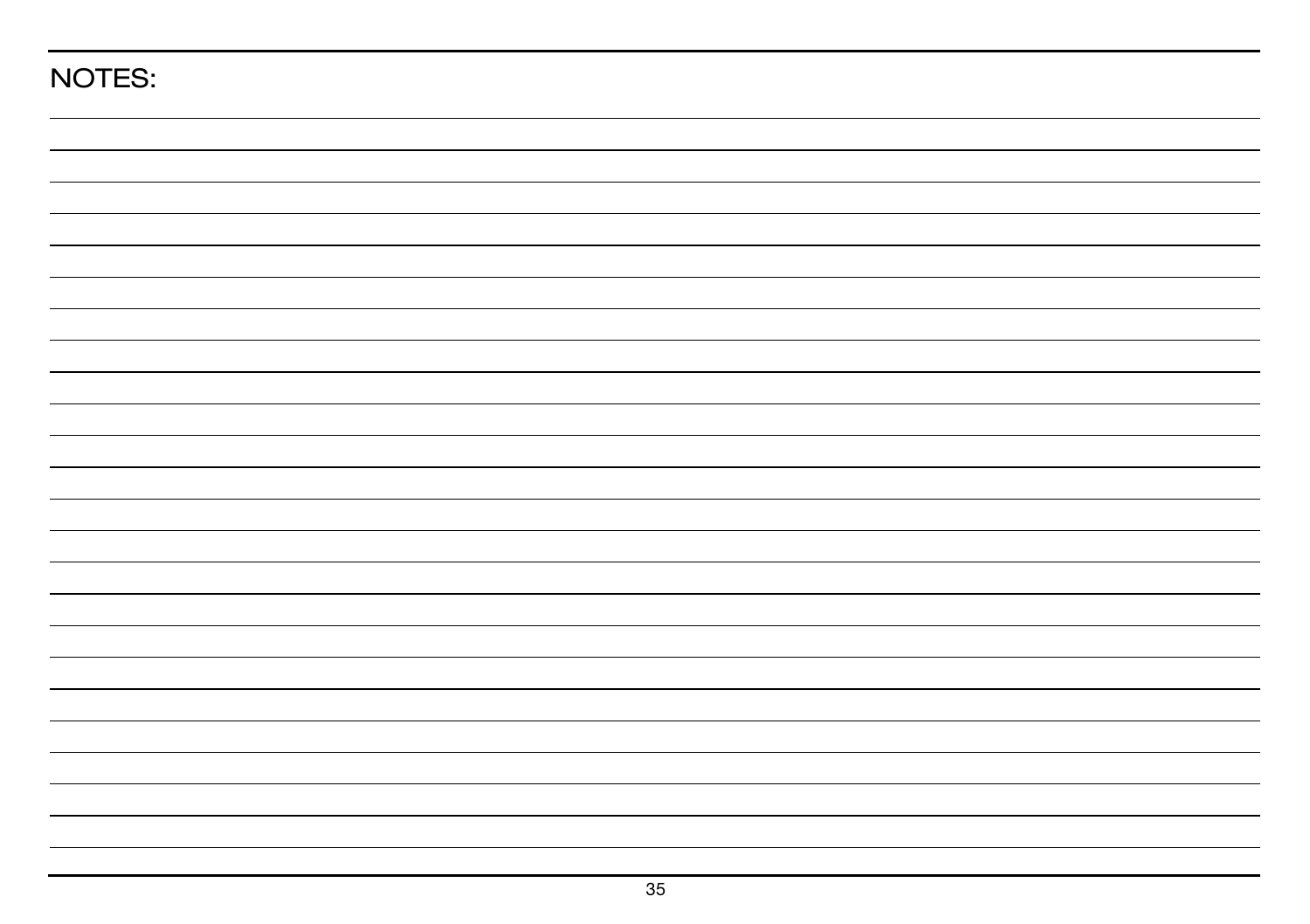©2017 Cuisinart 150 Milford Road East Windsor, NJ 08520 Printed in China

17CE027221

IB-14326-ESP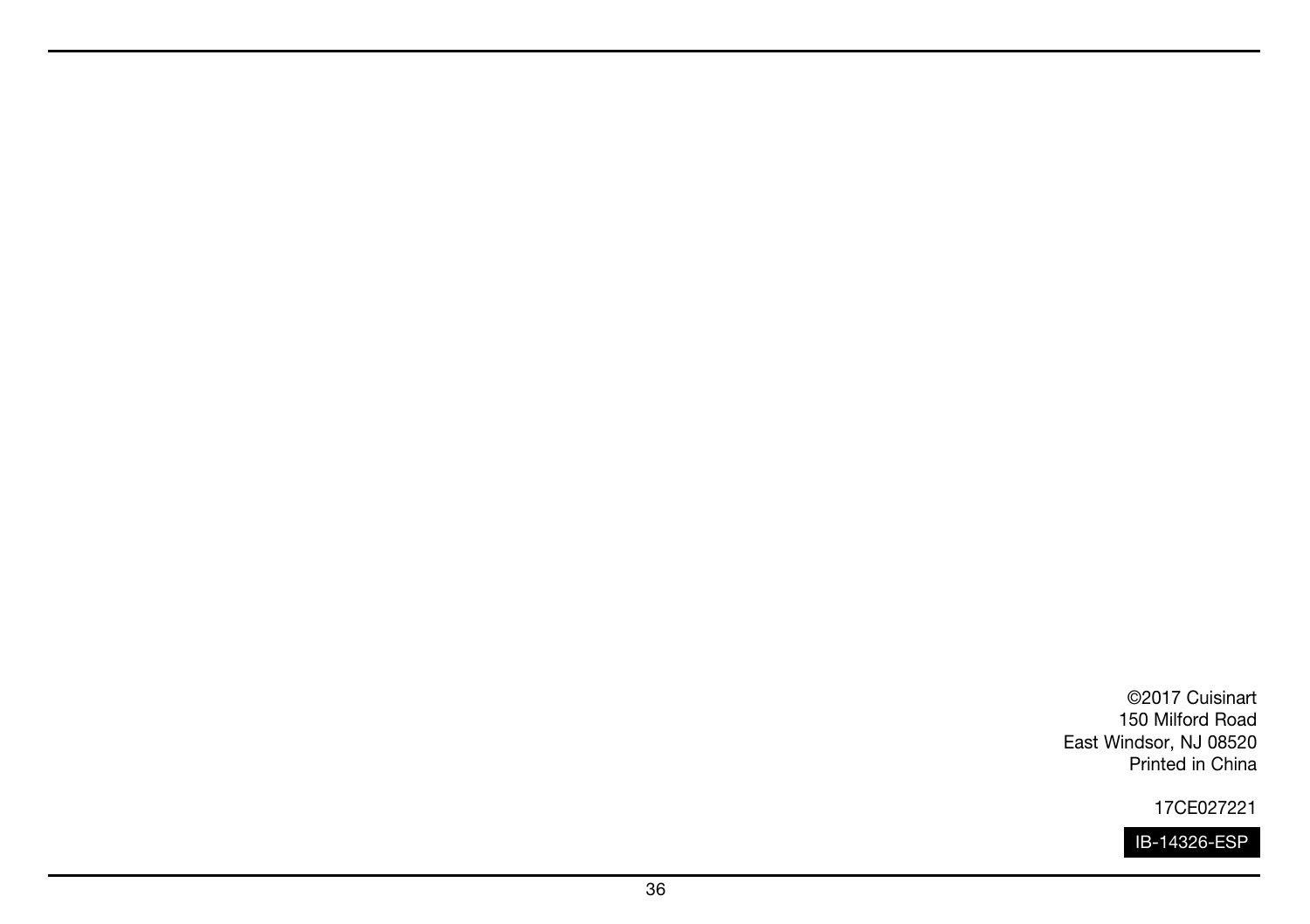



 **Horno tostador/Freidora de aire Cuisinart® TOA-60**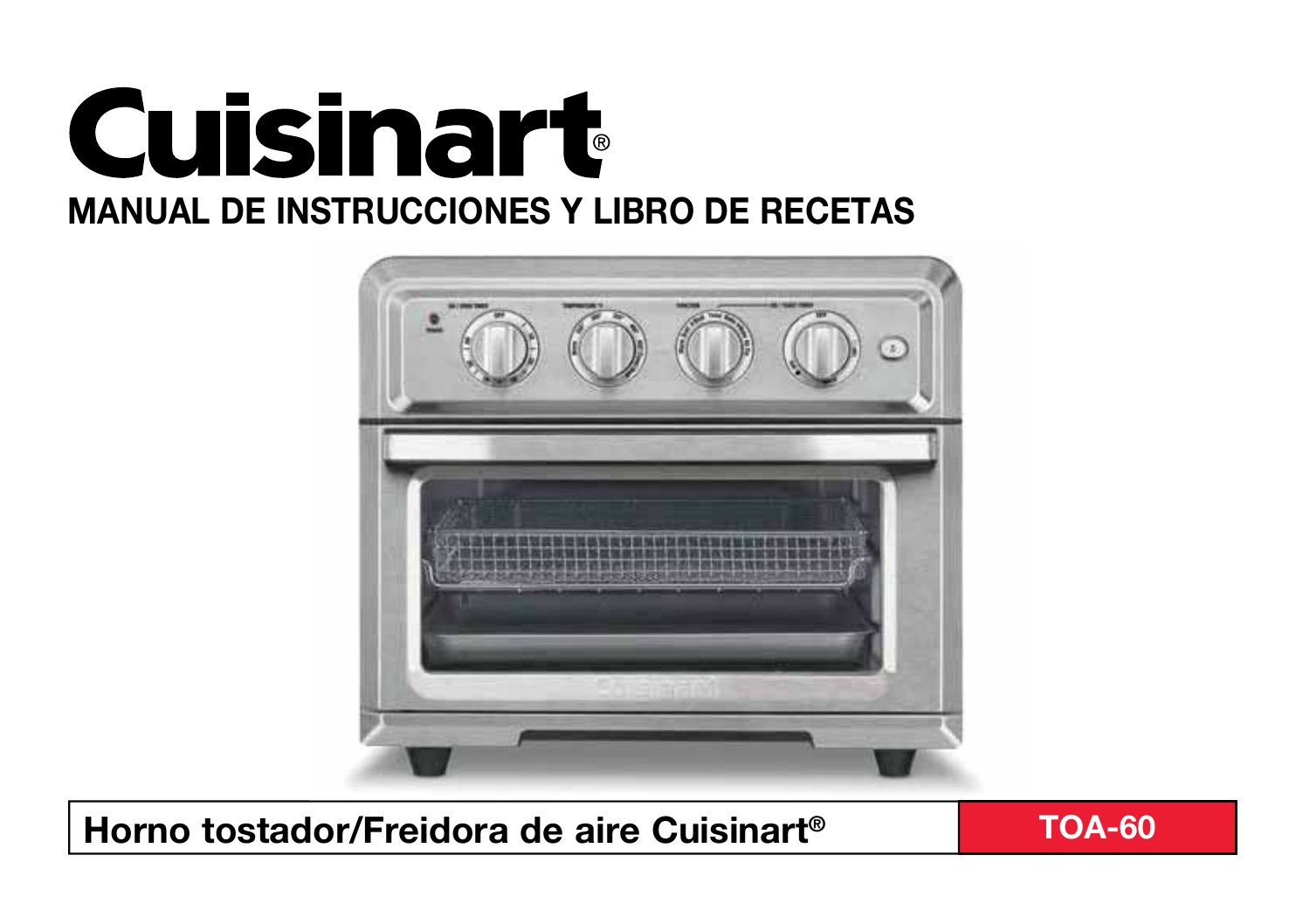# **ÍNDICE**

# **MEDIDAS DE SEGURIDAD IMPORTANTES**

Al usar aparatos eléctricos, siempre debe tomar precauciones básicas de seguridad, incluso las siguientes:

- 1. **Lea todas las instrucciones.**
- 2. **DESCONECTE EL APARATO CUANDO NO ESTÁ EN USO Y ANTES DE LIMPIARLO.**
- No toque las superficies calientes.
- 4. Para reducir el riesgo de electrocución, no sumerja ninguna parte del aparato en agua ni en ningún otro líquido. Véase las instrucciones de limpieza.
- 5. Este aparato no debe ser usado por o cerca de niños o personas con ciertas discapacidades.
- 6. No utilice este aparato si el cable o la clavija estuviesen dañados, después de que hubiese funcionado mal o que se hubiese caído o si estuviese dañado. regréselo a un centro de servicio autorizado o al lugar donde lo compró para su revisión, reparación o ajuste.
- 7. El uso de accesorios no recomendados por Cuisinart puede provocar heridas.
- 8. No lo utilice en exteriores.
- 9. No permita que el cable cuelgue del borde de la encimera o de la mesa, donde niños o animales lo puedan jalar o tropezar, ni que haga contacto con superficies calientes.
- 10. No coloque el aparato sobre o cerca de un quemador a gas o de una hornilla eléctrica caliente, ni en un horno caliente.
- 11. No utilice el aparato para ningún otro fin que no sea el indicado.
- 12. Tenga sumo cuidado al usar fuentes que no sean de metal o vidrio dentro del horno.
- 13. Tenga sumo cuidado al sacar los accesorios del horno o tirar la grasa caliente.
- 14. **Desenchufe el aparato cuando no lo está usando.** Guarde solamente los accesorios recomendados por el fabricante dentro del horno.
- 15. No ponga papel, cartón, plástico o materiales similares en el horno.
- 16. No cubra la bandeja recogemigas ni la rejilla del horno con papel de aluminio; esto puede provocar un sobrecalentamiento.
- 17. No coloque alimentos muy grandes, envoltorios de aluminio o utensilios de metal en el horno; esto puede provocar un incendio o una descarga eléctrica.
- 18. Podría ocurrir un incendio si el aparato estuviese cubierto, tocase, o se encontrase cerca de materiales inflamables tales como cortinas, colgaduras o paredes. No guarde ningún artículo sobre el aparato mientras está encendido o caliente. No haga funcionar el aparato debajo de un armario/gabinete.
- 19. No use estropajos metálicos para limpiar el aparato; partículas de metal podrían depositarse sobre sus componentes eléctricos, presentando un riesgo de electrocución.
- 20. No intente desalojar alimentos atascados mientras el aparato está conectado.
- 21. **Advertencia:** para evitar los riesgos de incendio, NUNCA descuide/deje el aparato sin vigilancia mientras está funcionando.
- 22. Siempre utilice las temperaturas recomendadas para cocinar/hornear, asar y freír con aire.
- 23. No apoye utensilios de cocina o fuentes contra la puerta de vidrio.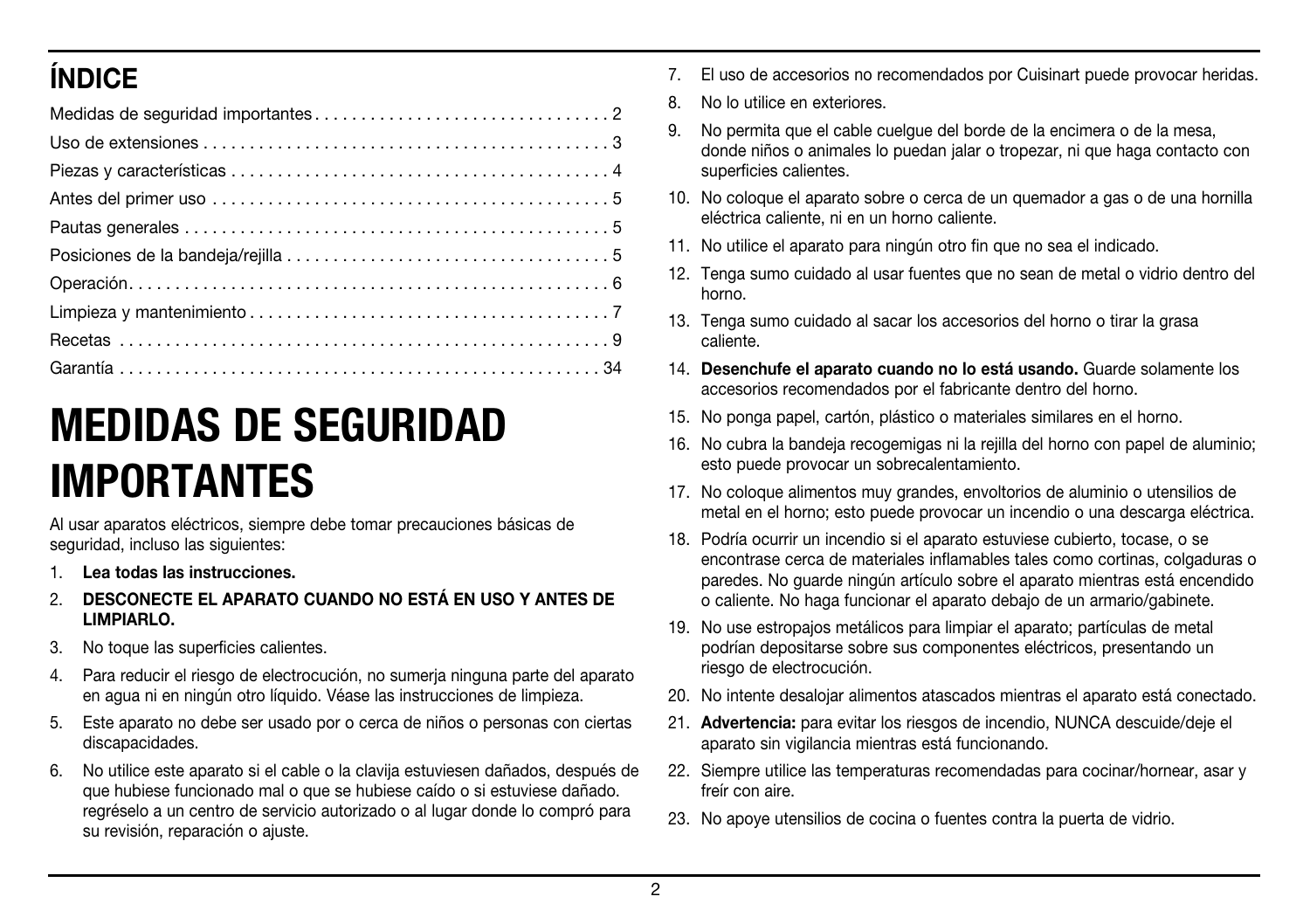- 24. Para apagar el aparato, ponga la perilla ON/OVEN TIMER y la perilla ON/ TOASTER TIMER en la posición "OFF".
- 25. No haga funcionar el aparato debajo o dentro de un armario/gabinete. Siempre desconecte el aparato antes de guardarlo en un armario/gabinete. Dejar el aparato conectado presenta un riesgo de incendio, especialmente si este toca las paredes o la puerta del armario/gabinete cuando cierra.
- 26. Tenga sumo cuidado al mover un aparato que contenga aceite u otros líquidos calientes.
- 27. Siempre apague el aparato, poniendo todos los controles en "OFF", antes de desconectarlo.
- 28. Puede ocurrir un incendio si el horno está cubierto, toca, o se encuentra cerca de materiales inflamables, tales como cortinas, colgaduras o paredes. No guarde ningún artículo sobre el aparato mientras está encendido o caliente.

# **GUARDE ESTAS INSTRUCCIONES**

**Por favor, lea y conserve estas instrucciones en un lugar seguro. Estas instrucciones le ayudarán a sacar el máximo provecho de su horno tostador/ freidora de aire Cuisinart® y siempre obtener resultados consistentes y profesionales.**

## **USO DE EXTENSIONES**

El cable provisto con este aparato es corto para reducir el peligro de que alguien se enganche o tropiece con un cable más largo.

Se podrá usar una extensión eléctrica, siempre que respete las precauciones siguientes.

La clasificación nominal de la extensión debe ser por lo menos igual a la del aparato. El cable más largo o la extensión deben ser acomodados de manera que no cuelguen de la encimera/mesa, donde pueden ser jalados por niños o pueden causar tropiezos.

#### **AVISO**

El cable de este aparato está dotado de una clavija polarizada (una pata es más ancha que la otra). Como medida de seguridad, se podrá enchufar de una sola

manera en la toma de corriente polarizada. Si no entrara en la toma de corriente, inviértala. Si aún no entrara completamente, comuníquese con un electricista. No intente ir en contra de esta función de seguridad.

# **PARA USO DOMÉSTICO SOLAMENTE**

# **NO APROBADO PARA USO COMERCIAL**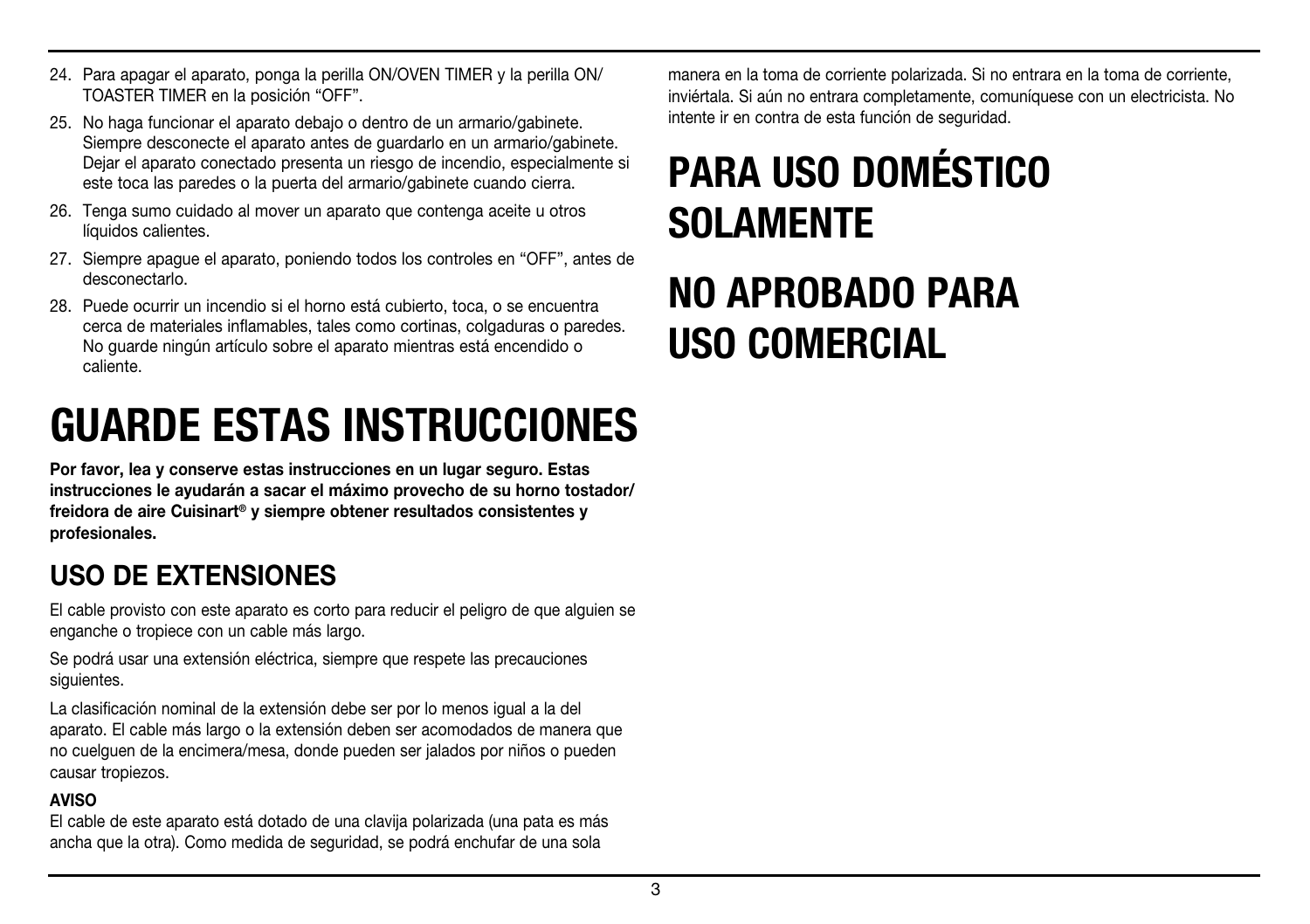# **PIEZAS Y CARACTERÍSTICAS**

#### **1. Luz de encendido**

La luz se enciende al encender el aparato y permanece encendida durante el funcionamiento.

#### **2. Perilla ON/OVEN TIMER (temporizador)**

Permite fijar el tiempo de cocción deseado para todas las funciones excepto la función de tostado. Fijar el tiempo de cocción enciende el horno y empieza el ciclo de cocción. La unidad se apagará automáticamente al final del tiempo programado.

#### **3. Perilla TEMPERATURE F° (control de temperatura)**

Permite ajustar la temperatura al nivel deseado.

#### **4. Perilla FUNCTION (selector de función)**

Permite elegir la función deseada: mantener caliente (WARM), asado/gratinado (BROIL), asado/gratinado por convección (CONV BROIL), tostado (TOAST), horneado (BAKE), horneado por convección (CONV BAKE) o freír con aire (AIR FRY).

#### **5. Perilla ON/TOAST TIMER (control de tostado)**

Permite elegir entre varios niveles de tostado, desde ligeramente tostado hasta muy tostado. Fijar el tiempo de tostado enciende el horno y empieza el ciclo de tostado. La unidad se apagará automáticamente al final del ciclo.

#### **6. Botón de luz**

Presione el botón para encender la luz interior. Nota: la luz se podrá encender solamente durante el funcionamiento; no cuando el horno está apagado.

#### **7. Interior fácil de limpiar**

Los paneles laterales del horno tienen un revestimiento especial que facilita la limpieza.

#### **8. Puerta con apagado automático de seguridad**

Para su seguridad, el horno se apaga automáticamente al abrir la puerta. Cerciórese de mantener la puerta cerrada durante la cocción.

#### **9. Bandeja recogemigas**

La bandeja recogemigas está integrada al horno. Se desliza hacia fuera, desde el frente del horno, para una fácil limpieza.

#### **10. Cesta para freír con aire**

Utilice la cesta con la función AIR FRY (freír con aire) para conseguir resultados óptimos. Importante: la cesta siempre debe colocarse en la bandeja.

#### **11. Rejilla del horno**

Puede usarse en dos posiciones: posición 1 (inferior) y posición 2 (superior).

 En la posición 2, la rejilla se detendrá a la mitad al jalarse. Para deslizarla fuera del horno, deberá alzar la parte delantera de la rejilla.

#### **12. Bandeja/Bandeja de goteo**

Para su comodidad, una bandeja/bandeja de goteo está incluida. Úsela por sí sola para hornear o asar. Úsela con la cesta para freír con aire.

**13. Espacio para guardar el cable (en la parte trasera, no ilustrado)**  Mantiene la encimera ordenada.

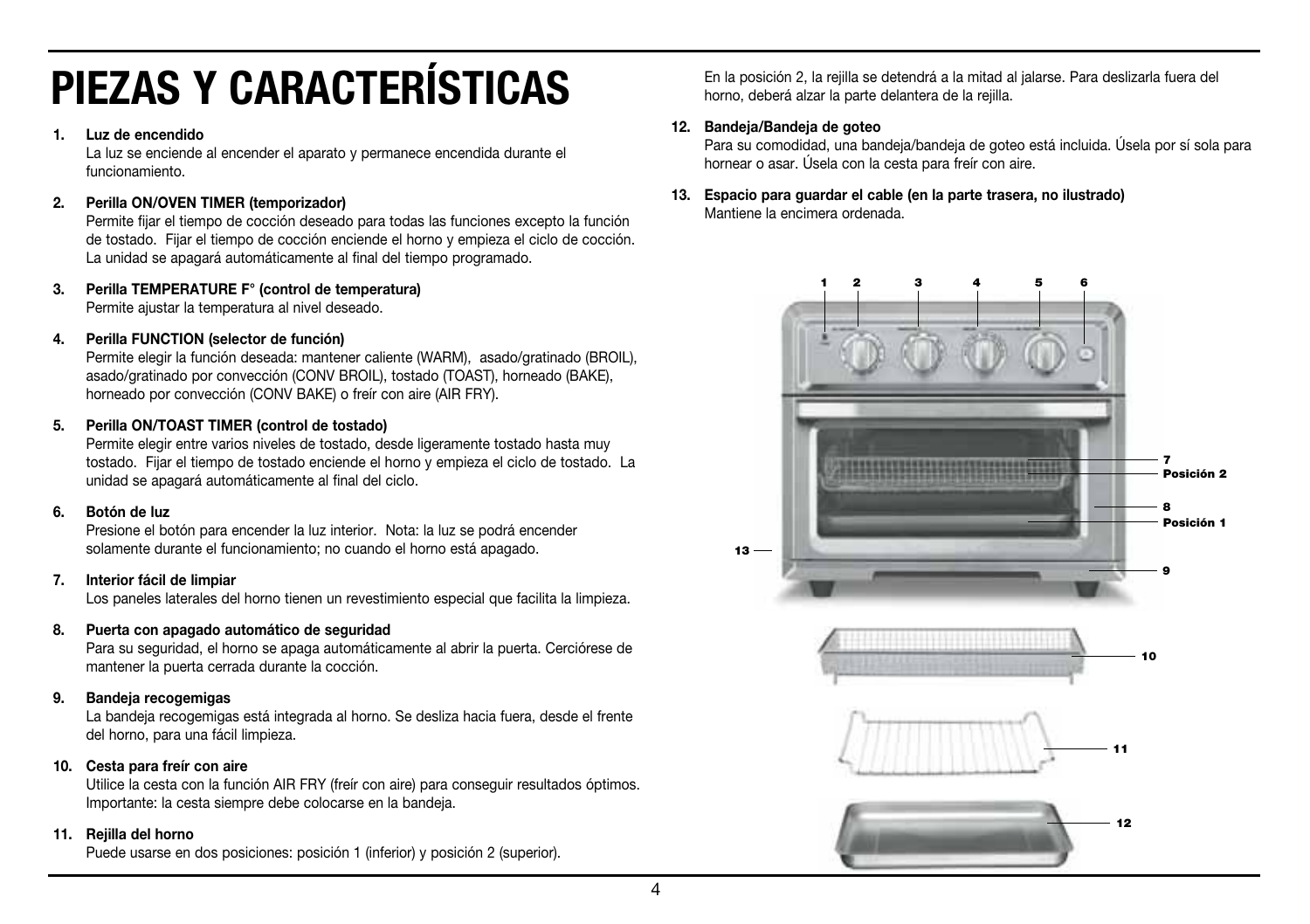# **ANTES DEL PRIMER USO**

Coloque el horno sobre una superficie plana.

Deje un espacio libre de 2–4 pulgadas (5–10 cm) alrededor del aparato para permitir que el aire circule libremente alrededor de este. No lo coloque sobre una superficie sensible al calor.

**NO GUARDE NINGÚN OBJETO ENCIMA DEL HORNO. SI LO HACE, QUÍTELOS ANTES DE ENCENDER EL HORNO. EL EXTERIOR DEL APARATO SE PONE MUY CALIENTE DURANTE EL USO. MANTÉNGALO FUERA DEL ALCANCE DE LOS NIÑOS.**

# **PAUTAS GENERALES**

**Función AIR FRY (freír con aire):** freír con aire proporciona una alternativa saludable a freír con aceite. La función AIR FRY usa aire caliente, un ventilador de alta velocidad y cuatro resistencias para cocinar una variedad de alimentos, siempre consiguiendo resultados deliciosos y más saludables que con métodos tradicionales.

Siempre utilice la cesta y la bandeja proveídas para freír con aire

(colocando la cesta en la bandeja) y siempre coloque la bandeja en el horno en la posición 2.

**Función BAKE (horneado):** esta función puede usarse para todas las tareas que requieren normalmente un horno de cocina, p. ej. para asar carne (incluso pollo), hornear pasteles, natillas y mucho más.

Para hornear pizza fresca, coloque la pizza en la bandeja proveída. Para hornear pizza congelada, coloque la pizza directamente sobre la rejilla del horno.

**Función CONV BAKE (horneado por convección):** la función de horneado por convección utiliza un ventilador que hace circular el aire alrededor de los alimentos mientras se cocinan. Utilice esta función para hornear alimentos que necesitan dorarse uniformemente tales como bollos ingleses ("scones"), galletas, hojaldres y panes.

Por lo general, se debe reducir la temperatura en 25 °F/15 °C (en comparación con la temperatura aconsejada para el horneado tradicional) con la función "horneado por convección". Siempre averigüe si los alimentos están listos unos 10 minutos antes del final del tiempo de cocción sugerido.

**Función BROIL (asado/gratinado):** la función de asado/gratinado puede usarse para asar carne de res, pollo, cerdo, pescado y mucho más. También es perfecta para dorar/gratinar cazuelas y platos gratinados. Utilice preferiblemente la función de asado/gratinado por convección (CONV BROIL) para asar carne y pescado, y la función de asado/gratinado convencional (BROIL) para dorar/gratinar. **Precaución:** no se recomienda cubrir ningún de los accesorios del horno con papel de aluminio; esto impide que la grasa caiga en la bandeja de goteo, lo que puede causar un incendio. Si desea cubrir la bandeja/bandeja de goteo con papel de aluminio, asegúrese de que el papel no toque las paredes del horno, ni las resistencias.

**Función TOAST (tostado):** para conseguir resultados uniformes, siempre ponga la rejilla en la posición 2 para tostar (véase las posiciones de la rejilla a continuación). Siempre coloque los alimentos en el centro de la rejilla.

### **ADVERTENCIA: colocar la rejilla al revés, ya sea en la posición 1 o 2, puede causar un incendio. Consulte el diagrama para colocar la rejilla debidamente.**

Para apagar el horno: para apagar el aparato, ponga la perilla ON/OVEN TIMER y la perilla ON/TOASTER TIMER en la posición "OFF". La luz de encendido se apagará.

# **POSICIONES DE LA REJILLA Y DE LA BANDEJA**

Cada receta provee instrucciones de preparación paso a paso e indica en qué posición colocar la rejilla del horno o la bandeja para obtener resultados óptimos. Los diagramas a continuación muestran las posiciones en que se pueden colocar la rejilla y la bandeja.

## **POSICIÓN 2 PARA HORNEAR**

**NOTA:** para hornear pollo o artículos grandes, la bandeja puede colocarse en la posición 1.

## **POSICIÓN 1 PARA HORNEAR**

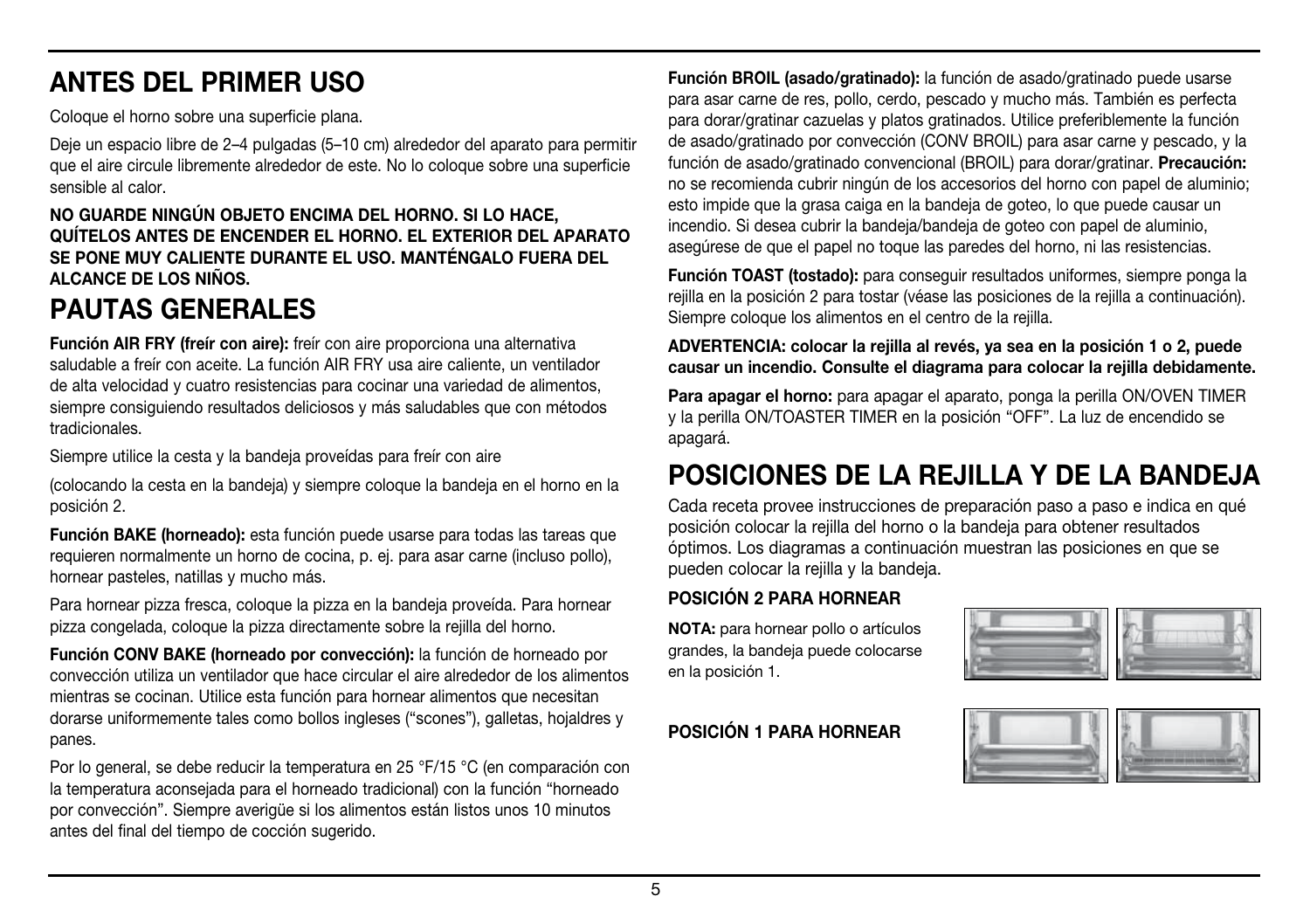#### **POSICIÓN 2 PARA ASAR/GRATINAR Y FREÍR CON AIRE**



**POSICIÓN 2 PARA TOSTAR**



# **OPERACIÓN**

Desenrolle y enderece el cable. Asegúrese de que la bandeja recogemigas esté puesta y de que el horno esté vacío. Conecte el cable a una toma de corriente.

## **PARA ASAR GRATINAR O ASAR/GRATINAR POR CONVECCIÓN**

Coloque la cesta en la bandeja y coloque la bandeja en la posición 2.

Ponga el selector de función sobre BROIL (asado/gratinado) o CONV BROIL (asado/ gratinado por convección). Ajuste la temperatura a "TOAST/BROIL". Fije el tiempo de cocción deseado, usando la perilla ON/OVEN TIMER. La luz de encendido se encenderá. Al final del tiempo, el horno sonará y se apagará automáticamente.

Para apagar el horno antes del fin del tiempo, ponga la perilla ON/OVEN TIMER en "OFF".

## **Consejos para asar/gratinar:**

para conseguir resultados óptimos, coloque la cesta en la bandeja.

Nunca utilice fuentes de cristal para asar/gratinar.

Vigile la cocción para asegurarse de que los alimentos no se quemen.

## **PARA HORNEAR**

Ponga la rejilla del horno o la bandeja en la posición deseada.

Ponga el selector de función en "BAKE" (horneado). Elija la temperatura, girando la perilla TEMPERATURA °F a la posición deseada. Fije el tiempo de cocción, usando la perilla ON/OVEN TIMER. Nota: se aconseja precalentar el horno por 5 minutos antes de empezar a hornear. Incorpore este tiempo al tiempo de cocción total.

La luz de encendido se encenderá. Al final del tiempo, el horno sonará y se apagará automáticamente.

Para apagar el horno antes del fin del tiempo, ponga la perilla ON/OVEN TIMER en "OFF".

## **Consejos para hornear:**

Utilice la función "BAKE" para hornear alimentos delicados tales como natillas, pasteles y huevos.

Ponga la rejilla o la bandeja en la posición 1 para hornear la mayoría de los artículos grandes, y en la posición 2 para hornear la mayoría de las recetas con huevos y natillas.

Para hornear pizza fresca, coloque la pizza en la bandeja y ponga la bandeja en la posición 1. Para hornear pizza congelada, ponga la pizza directamente sobre la rejilla del horno, en la posición 1. Para hornear pollo o artículos grandes, la bandeja puede colocarse en la posición 1.

## **PARA HORNEAR POR CONVECCIÓN**

Ponga el selector de función en CONV BAKE. Elija la temperatura, girando la perilla TEMPERATURA °F a la posición deseada. Fije el tiempo de cocción, usando la perilla ON/OVEN TIMER. Nota: se aconseja precalentar el horno por 5 minutos antes de empezar a hornear. Incorpore este tiempo al tiempo de cocción total.

La luz de encendido se encenderá. Al final del tiempo, el horno sonará y se apagará automáticamente.

Ponga la bandeja en la posición 2 para hornear. Para hornear pollo o artículos grandes, la bandeja puede colocarse en la posición 1. Para apagar el horno antes del fin del tiempo, ponga la perilla ON/OVEN TIMER en "OFF".

## **Consejos para hornear por convección:**

Por lo general, se debe reducir la temperatura en 25 °F/15 °C (en comparación con la temperatura aconsejada para el horneado tradicional) con la función "horneado por convección". Siempre averigüe si los alimentos están listos unos 10 minutos antes del final del tiempo de cocción sugerido.

Utilice la función "horneado por convección" para hornear alimentos que necesitan dorarse uniformemente tales como "muffins", bollos ingleses ("scones"), galletas, hojaldres y panes, así como carne asada y pollo.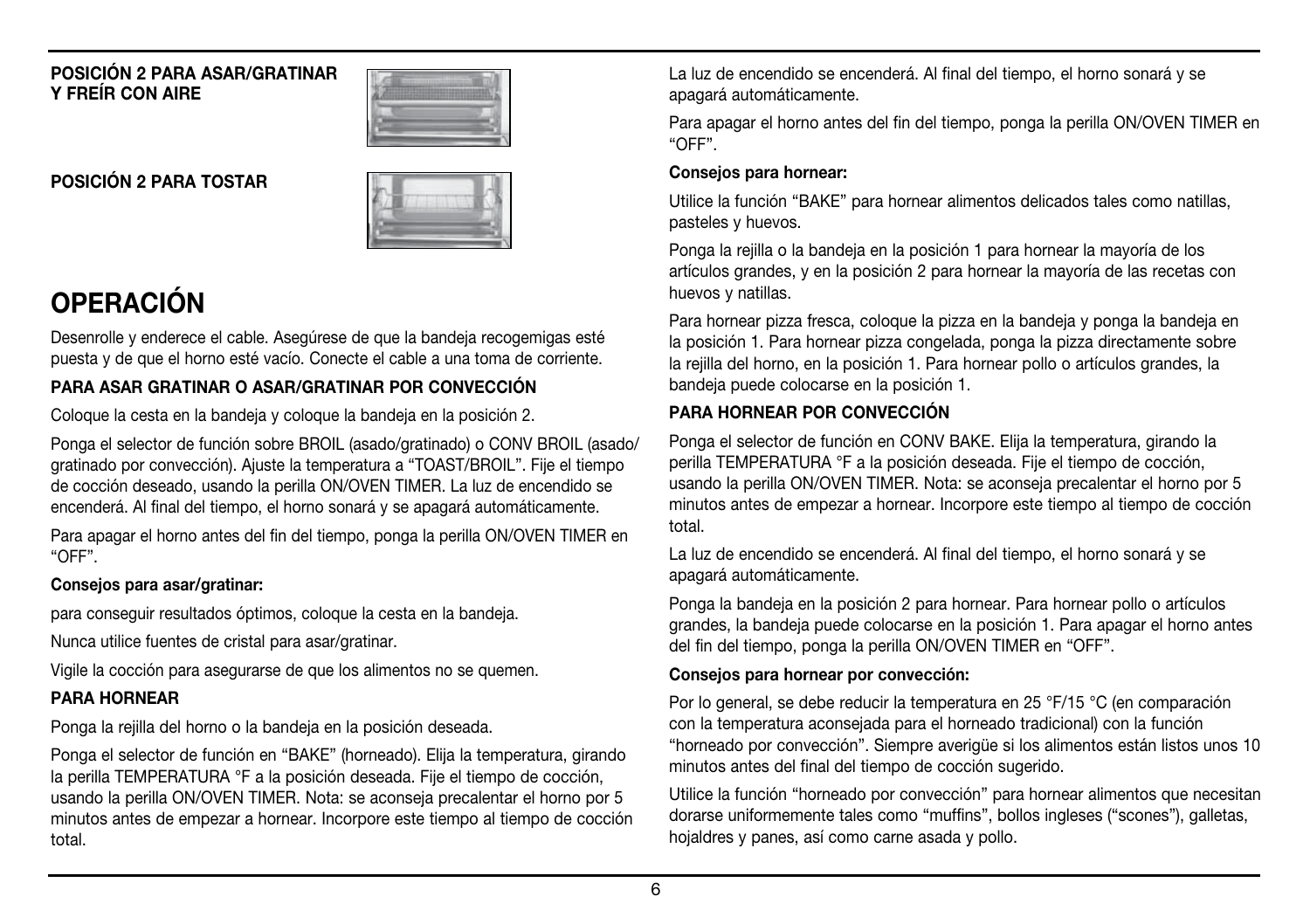#### **PARA MANTENER CALIENTE**

Ponga la rejilla del horno o la bandeja en la posición 2.

Ponga el control de temperatura sobre "WARM". Ponga el selector de función sobre "WARM". Ponga la perilla ON/OVEN TIMER sobre el tiempo deseado.

La luz de encendido se encenderá. Al final del tiempo, el horno sonará y se apagará automáticamente.

Para apagar el horno antes del fin del tiempo, ponga la perilla ON/OVEN TIMER en "OFF".

#### **PARA TOSTAR**

Ponga la rejilla del horno en la posición 2. Ponga los alimentos en el centro de la rejilla. Si tuesta más de dos artículos a la vez, espacie estos uniformemente sobre la rejilla, por ejemplo dos en frente y dos atrás cuando tuesta cuatro artículos, o tres en frente y tres atrás cuando tuesta seis.

Ponga el selector de función sobre "TOAST". Ponga el control de temperatura sobre "TOAST/BROIL". Ponga el control de tostado (la perilla ON/OVEN TIMER) en la posición deseada: LIGHT (ligeramente tostado), MED (tostado) o DARK (muy tostado).

La luz de encendido se encenderá. Al final del ciclo, el horno sonará y se apagará automáticamente.

Para apagar el horno antes del fin del tiempo, ponga la perilla ON/OVEN TIMER en "OFF".

#### **IMPORTANTE**

Antes de tostar, asegúrese de que la rejilla del horno esté en la posición 2 (véase el diagrama en la página 5).

## **PARA FREÍR CON AIRE**

Coloque la cesta en la bandeja. Coloque la bandeja en la posición 2.

Ponga el selector de función sobre "AIR FRY". Elija la temperatura, girando la perilla TEMPERATURA °F a la posición deseada. Fije el tiempo de cocción deseado, usando la perilla ON/OVEN TIMER.

La luz de encendido se encenderá. Al final del tiempo, el horno sonará y se apagará automáticamente.

Para apagar el horno antes del fin del tiempo, ponga la perilla ON/OVEN TIMER en "OFF".

#### **Consejos para freír con aire:**

Freír los alimentos con aire es más saludable que freírlos con aceite. Muchos alimentos pueden ser fritos de esta manera, usando muy poco aceite. Los alimentos fritos con aire son más livianos y menos aceitosos que los alimentos fritos en aceite.

La mayoría de los aceites pueden usarse para freír con aire. Sin embargo, el aceite de oliva da un sabor más rico a los alimentos. Para un sabor más suave, recomendamos usar aceite vegetal, aceite de colza o aceite de semilla de uva.

Rocíe los alimentos uniformemente con aceite para conseguir resultados dorados y crujientes.

Una variedad de coberturas pueden ser usadas para empanar los alimentos antes de freírlos con aire, p. ej. pan rallado, pan rallado sazonado, pan rallado japonés "panko", hojuelas de maíz, chips de papa picadas, galletas Graham molidas, quinua, varias harinas, etc.

La mayoría de los alimentos no requieren ser volteados durante la cocción, pero sí se recomienda dar la vuelta a los alimentos grandes tales como las chuletas de pollo a la mitad de la cocción para que se cocinen y se doren de manera uniforme.

También se recomienda revolver los alimentos a la mitad del tiempo de cocción cuando se cocinan muchos alimentos a la vez.

Use temperaturas más altas para los alimentos que suelen cocinarse más rápido, tales como el tocino y los chips de vegetales; use temperaturas más bajas para los alimentos que requieren más tiempo tal como el pollo empanizado.

Los alimentos se cocinarán de manera más uniforme si son del mismo tamaño.

Para una fácil limpieza, forre la bandeja con papel de aluminio.

Nota: la mayoría de los alimentos pierden agua al cocinarse. Cuando cocina altas cantidades de alimentos por un tiempo prolongado, puede que aquella agua produzca condensación, la cual puede dejar la encimera húmeda.

## **LIMPIEZA Y MANTENIMIENTO**

Permita que el aparato se enfríe completamente antes de limpiarlo.

Desconecte el cable de la toma de corriente.

No utilice limpiadores abrasivos; esto podría dañar el acabado. Simplemente limpie el cuerpo del aparato con un paño ligeramente humedecido y séquelo bien. Si desea usar un limpiador, aplique este directamente sobre el paño, no sobre el horno.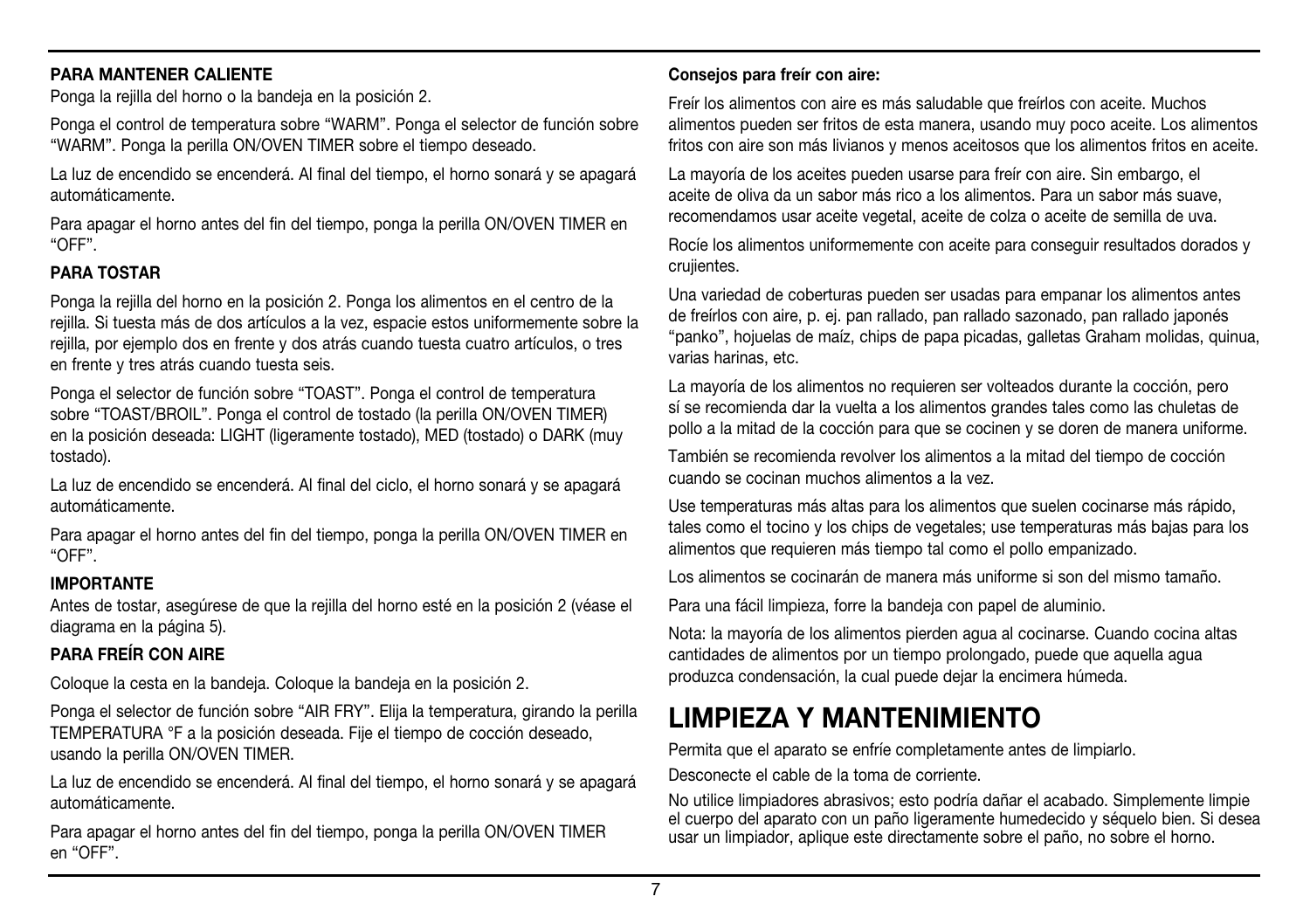Para limpiar el interior del horno, utilice una esponja ligeramente humedecida con agua jabonosa. Nunca utilice productos químicos fuertes o abrasivos; esto podría dañar la superficie del horno. Nunca use estropajos metálicos (p. ej. lana de acero) para limpiar el horno.

**Lave la rejilla del horno, la bandeja, la cesta para freír con aire y la bandeja recogemigas en agua jabonosa caliente, usando un estropajo o un cepillo de nailón. Estos accesorios NO son aptos para lavavajillas.**

Después de cocinar alimentos grasos, siempre limpie la parte superior del interior del horno, permitiendo que el horno se enfríe primero. Si lo hace con regularidad, su horno rendirá como si estuviera nuevo. Limpiar la grasa asegurará un tostado consistente, ciclo tras ciclo.

Para eliminar las migajas, deslice la bandeja recogemigas hacia fuera. Limpie la bandeja y regrésela en su puesto. Para eliminar grasa quemada de la bandeja, remoje esta en agua jabonosa caliente o use un limpiador no abrasivo. Nunca utilice el aparato sin la bandeja recogemigas.

# **GUÍA PARA FREÍR CON AIRE**

La tabla a continuación indica el tiempo y la temperatura de cocción recomendados para la cantidad máxima de alimentos que pueden freírse con aire a la vez en el horno tostador/freidora de aire Cuisinart®. Al freír la cantidad máxima recomendada, revuelva los alimentos de vez en cuando para asegurar resultados uniformes.

Cantidades más pequeñas de alimentos requerirán menos tiempo. Use la luz del horno para averiguar los resultados regularmente, hasta conseguir el resultado perfecto.

Rocíe los alimentos uniformente con aceite.

| Alimento                                                                              | Cantidad máxima recomendada                                                                           | <b>Función</b> | Temperatura | Tiempo                                             |
|---------------------------------------------------------------------------------------|-------------------------------------------------------------------------------------------------------|----------------|-------------|----------------------------------------------------|
| Tocino                                                                                | 8 lonchas                                                                                             | <b>AIR FRY</b> | 400 °F      | 8-10 minutos                                       |
| Alitas de pollo                                                                       | 2 libras (910 g), aproximadamente 20 alitas                                                           | <b>AIR FRY</b> | 400 °F      | 20-25 minutos                                      |
| Aperitivos congelados (p. ej. palitos<br>de Mozzarella, camarones rebozados,<br>etc.) | 1 <sup>1</sup> / <sub>2</sub> libra (680 g), aproximadamente 28 piezas                                | <b>AIR FRY</b> | 400 °F      | 5-7 minutos                                        |
| "Nuggets" de pollo congelados                                                         | 1 libra (455 g), aproximadamente 34 piezas                                                            | <b>AIR FRY</b> | 400 °F      | 10 minutos                                         |
| Palitos de pescado congelados                                                         | 12 onzas (340 g), aproximadamente 20 piezas                                                           | <b>AIR FRY</b> | 400 °F      | 8 minutos                                          |
| Papas fritas congeladas                                                               | 1 libra (455 g) a 2 libras (910g)                                                                     | <b>AIR FRY</b> | 450 °F      | 15-25 minutos                                      |
| Papas fritas gruesas congeladas                                                       | 1 libra (455 g) a 2 libras (910g)                                                                     | <b>AIR FRY</b> | 450 °F      | 15-25 minutos                                      |
| Papas fritas frescas                                                                  | 2 libras (910 g); 3 papas medianas cortadas en palitos de<br>$4 \times$ 1/4 pulgadas (10 cm x 0.5 cm) | <b>AIR FRY</b> | 400 °F      | 15-20 minutos                                      |
| Papas fritas gruesas frescas                                                          | 2 libras (910 g); 3 papas medianas-grandes cortadas en<br>ocho pedazos                                | <b>AIR FRY</b> | 400 °F      | 15-20 minutos                                      |
| Camarones                                                                             | 1 libra (455 g), aproximadamente 16 camarones<br>extragrandes                                         | <b>AIR FRY</b> | 375 °F      | 8-10 minutos                                       |
| Chips de maíz                                                                         | 6 tortillas de 5 pulgadas (12.5 cm), cortadas en cuartos                                              | <b>AIR FRY</b> | 400 °F      | 5-6 minutos<br>(revolver a la<br>mitad del tiempo) |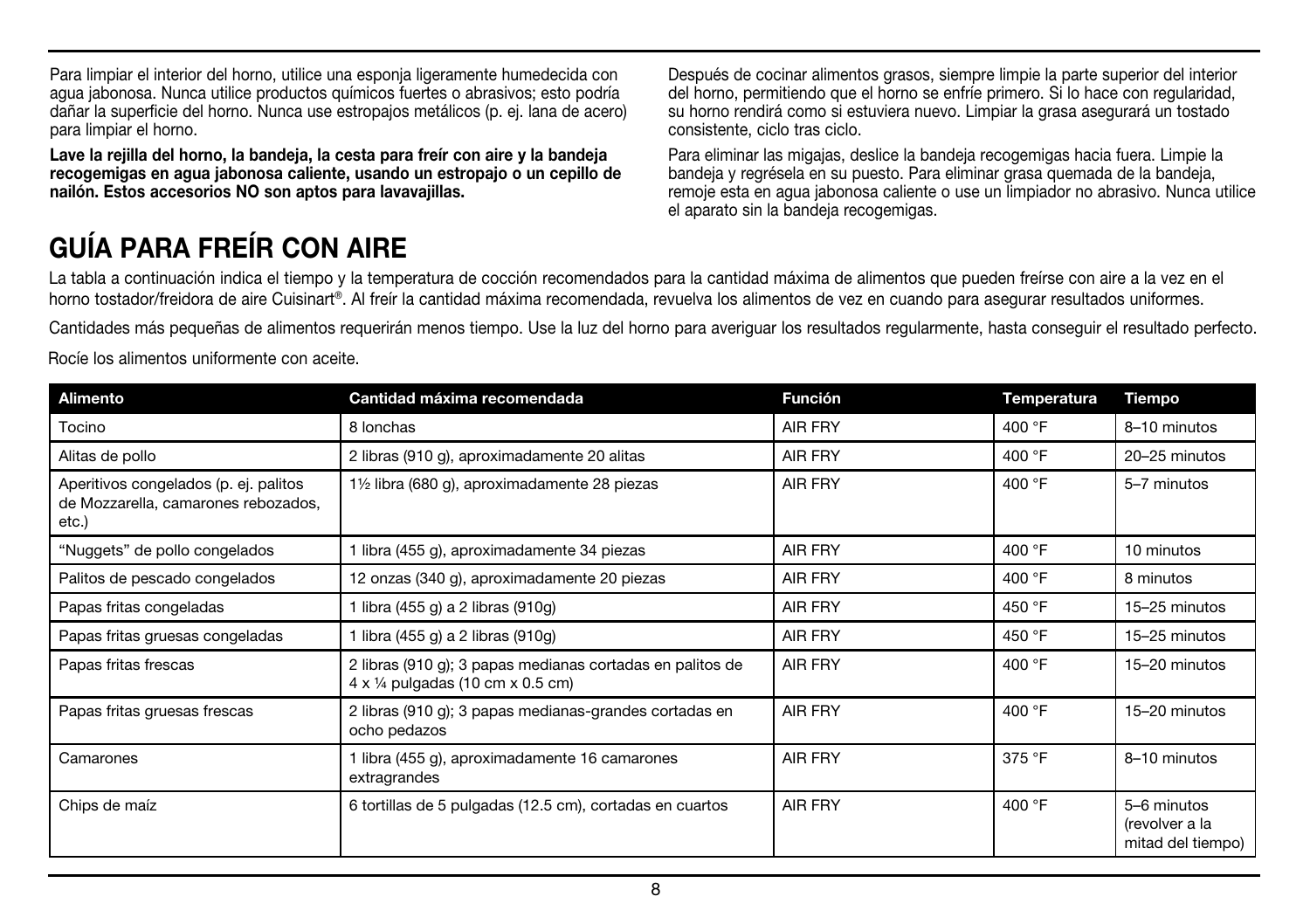Nunca enrolle el cable alrededor del aparato; más bien, enróllelo atrás del mismo. Cualquier otro servicio debe ser realizado por un técnico autorizado.

### **IMPORTANTE**

Todas nuestras recetas han sido probadas en nuestra cocina y han sido especialmente desarrolladas para cocinarse en el horno tostador/freidora de aire Cuisinart®.

# **RECETAS**

Estas recetas, que le harán agua la boca, son solo unos ejemplos de lo que este aparato puede hacer.

## **APERITIVOS Y BOCADITOS**

| Rollitos de primavera con salsa para mojar de chile dulce 18      |
|-------------------------------------------------------------------|
| Palitos de vegetales con salsa para mojar de yogur con hierbas 19 |

# **PLATOS PRINCIPALES**

| Sándwiches BLT con salsa de jarabe de arce-pacanas22 |
|------------------------------------------------------|
|                                                      |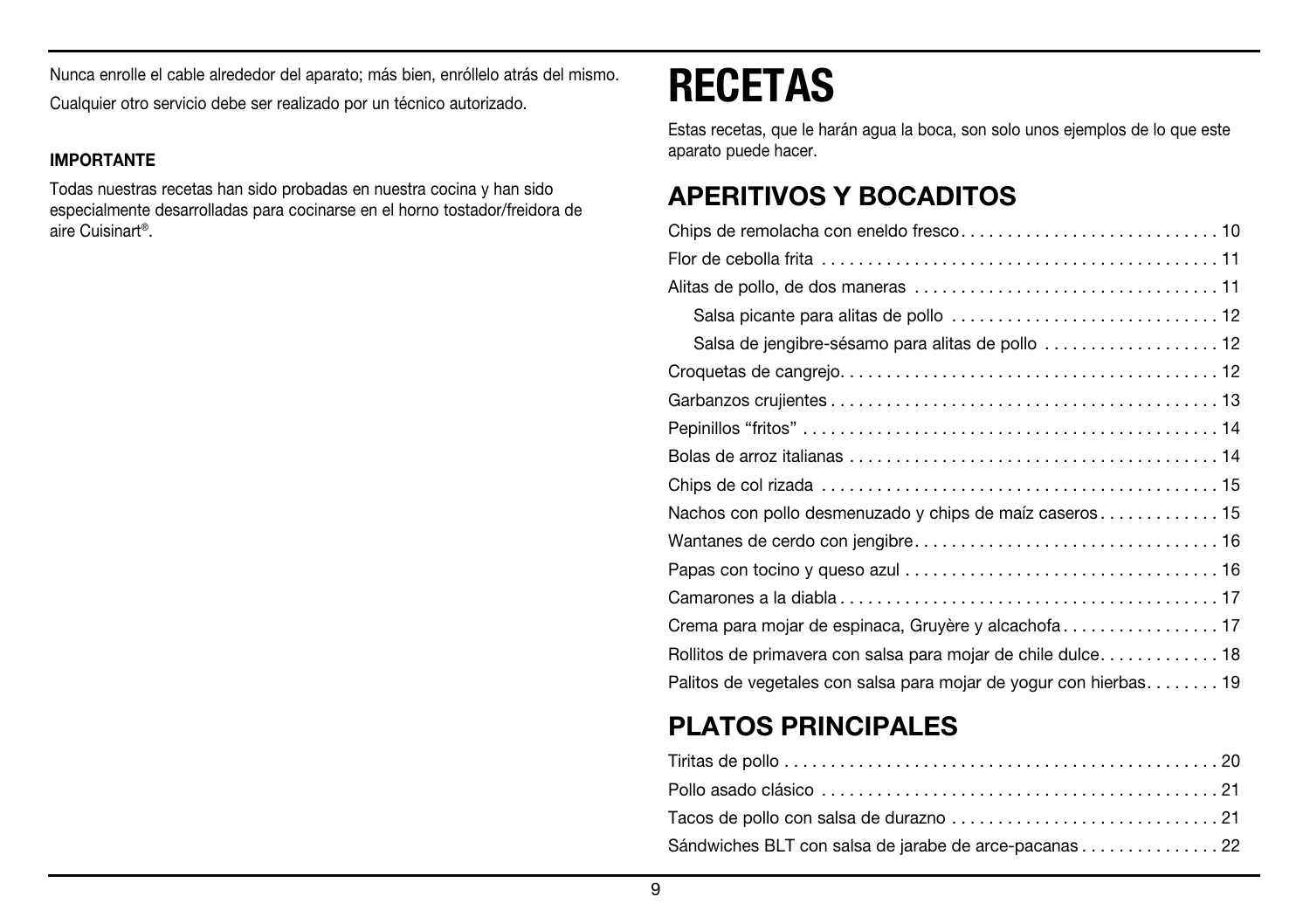1–2 minutos, hasta obtener una mezcla suave y espesa. Agregar la vainilla y seguir batiendo para incorporar los ingredientes.

- 4. Agregar la harina y la sal a la mezcla de chocolate; revolver Incorporar la mezcla de chocolate a la mezcla de huevo, revolviendo hasta obtener una mezcla homogénea.
- 5. Colocar la mantequilla de maní, el azúcar glasé y la mantequilla derretida en un tazón pequeño; revolver para mezclar.
- 6. Echar la mezcla de chocolate en el molde preparado. Agregar cucharadas de la mezcla de mantequilla de maní y usar un tenedor o un cuchillo para "cortarla", logrando el efecto decorativo deseado.
- 7. Elegir la función BAKE, ajustar la temperatura a 350 °F y fijar el tiempo en 25 minutos. Después de 5 minutos, colocar el molde en el horno precalentado. Hornear por aproximadamente 20 minutos, hasta que las orillas estén ligeramente secas. Dejar enfriar por completo, y luego refrigerar por una noche antes de cortar y servir.

Información nutricional por "brownie":

Calorías 317 (57 % de grasa) • Carbohidratos 32 g • Proteínas 5 g • Grasa 21 g • Grasa saturada 11 g · Colesterol 61 mg · Sodio 107 mg · Calcio 17 mg · Fibra 2 g

# **GARANTÍA GARANTÍA LIMITADA DE TRES AÑOS (VÁLIDA EN LOS EE.UU. Y EN CANADÁ SOLAMENTE)**

Esta garantía es para los consumidores solamente. Usted es un consumidor si ha comprado su aparato Cuisinart® en una tienda, para uso personal o casero. A excepción de los estados donde la ley lo permita, esta garantía no es para los detallistas, los demás comerciantes ni los dueños. Cuisinart garantiza este aparato contra todo defecto de materiales o fabricación durante 3 años después de la fecha de compra original, siempre que el aparato haya sido utilizado para uso doméstico y según las instrucciones.

Le aconsejamos que llene el formulario de registro disponible en **www. cuisinart.com** a fin de facilitar la verificación de la fecha de compra original. Sin embargo, no es necesario registrar el producto para recibir servicio bajo esta garantía. En ausencia del recibo de compra, el período de garantía será calculado a partir de la fecha de fabricación.

## **RESIDENTES DE CALIFORNIA SOLAMENTE**

La ley del estado de California ofrece dos opciones bajo el período de garantía. Los residentes del estado de California pueden (A) regresar el producto defectuoso a la tienda donde lo compraron o (B) a otra tienda que venda productos Cuisinart® de este tipo. La tienda, a su opción, reparará el producto, referirá al consumidor a un centro de servicio independiente, cambiará el producto o reembolsará al consumidor el precio original del producto, menos la cantidad imputable al uso del producto por el consumidor hasta que este se dañe. Si estas dos opciones no satisfacen al consumidor, podrá llevar el aparato a un centro de servicio independiente, siempre que se pueda ajustar o reparar el aparato de manera económica. Cuisinart será responsable por los gastos de servicio, reparación, reemplazo o reembolso de los productos defectuosos durante el período de garantía. Los residentes de California también pueden, si lo desean, mandar el producto defectuoso